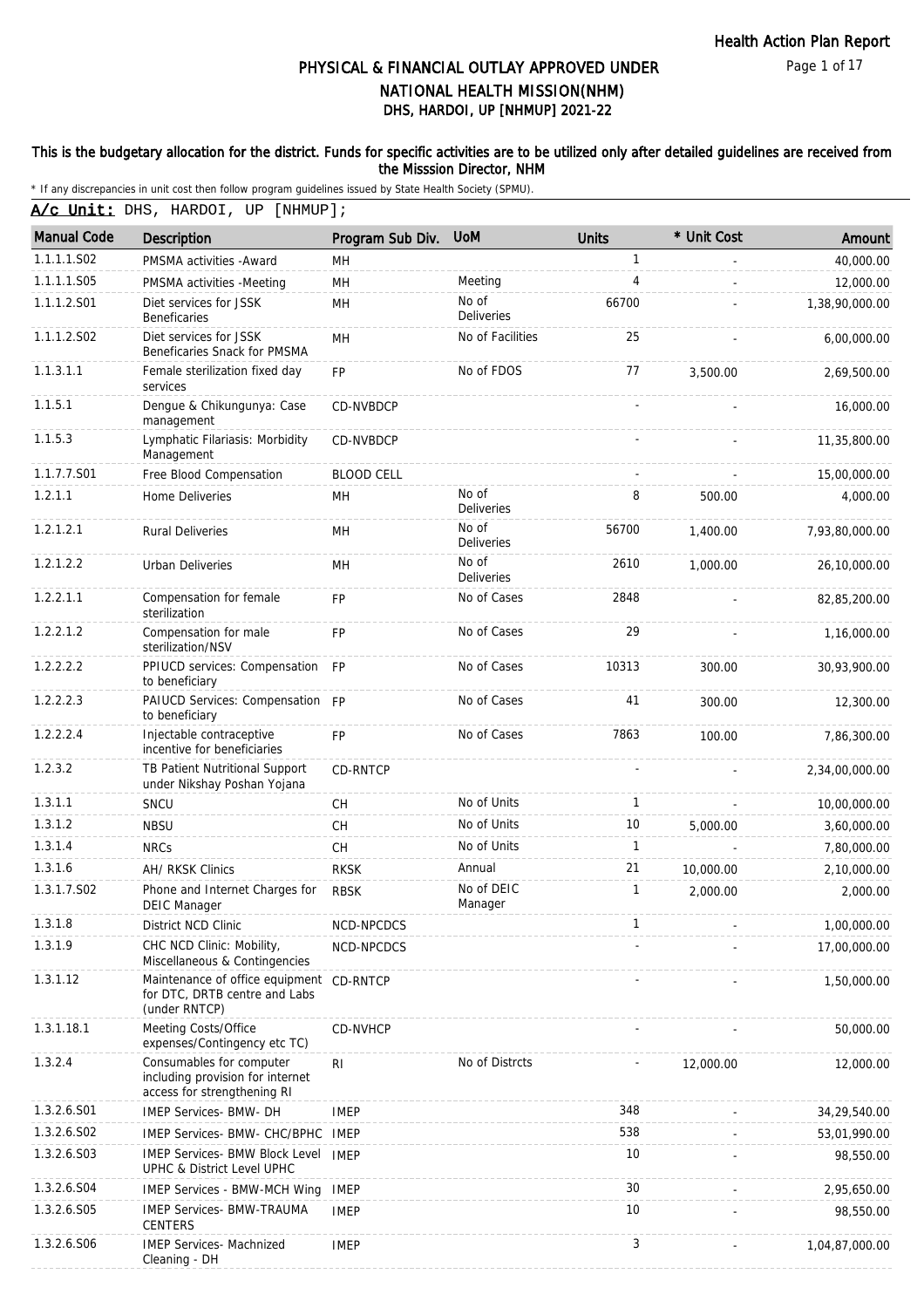#### This is the budgetary allocation for the district. Funds for specific activities are to be utilized only after detailed guidelines are received from the Misssion Director, NHM

| <b>Manual Code</b> | Description                                                                                                                                                                                                  | Program Sub Div. | <b>UoM</b>           | <b>Units</b> | * Unit Cost | Amount         |
|--------------------|--------------------------------------------------------------------------------------------------------------------------------------------------------------------------------------------------------------|------------------|----------------------|--------------|-------------|----------------|
| 1.3.2.6.S07        | <b>IMEP Services- Machnized</b><br>Cleaning - MCH Wing (100 Bed)                                                                                                                                             | <b>IMEP</b>      |                      | 1            |             | 23,55,000.00   |
| 1.3.2.6.S09        | <b>IMEP Services- Mechanized</b><br>Laundry- District Level Hospital                                                                                                                                         | <b>IMEP</b>      |                      | 3            |             | 38,19,000.00   |
| 1.3.2.6.S10        | IMEP Services- Cleaning -<br>CHC/BPHC                                                                                                                                                                        | <b>IMEP</b>      | per bed per<br>month | 538          | 548.35      | 35,40,148.00   |
| 1.3.2.6.S11        | IMEP Services-Cleaning - MCH<br>Wing                                                                                                                                                                         | <b>IMEP</b>      | per bed per<br>month | 30           | 548.35      | 1,97,406.00    |
| 1.3.2.6.S12        | <b>IMEP Services-Cleaning -</b><br><b>TRAUMA CENTERS</b>                                                                                                                                                     | <b>IMEP</b>      | per bed per<br>month | 10           | 548.35      | 65,802.00      |
| 1.3.2.6.S17        | <b>IMEP Services- Mechanized</b><br>Laundry- MCH Wing (100 Bed)                                                                                                                                              | <b>IMEP</b>      |                      | $\mathbf{1}$ |             | 13,45,000.00   |
| 2.2.1              | POL for Family Planning/ Others                                                                                                                                                                              | FP               | No of FDOS           | 77           | 1,000.00    | 77,000.00      |
| 2.2.2              | Mobility & Communication<br>support for AH counsellors &<br><b>RKSK Coordinators</b>                                                                                                                         | <b>RKSK</b>      |                      | 21           |             | 3,02,400.00    |
| 2.2.3              | Mobility support for RBSK Mobile RBSK<br>health team                                                                                                                                                         |                  | No of Vehicle        | 38           | 33,000.00   | 1,50,48,000.00 |
| 2.2.4              | Support for RBSK: CUG<br>connection per team and rental                                                                                                                                                      | <b>RBSK</b>      | No of Team           | 38           | 200.00      | 91,200.00      |
| 2.2.11             | Any Other                                                                                                                                                                                                    |                  |                      |              |             | 3,21,000.00    |
| 2.3.1.1.2          | Monthly Village Health and<br><b>Nutrition Days</b>                                                                                                                                                          | R <sub>l</sub>   | No of Session        | 3967         | 100.00      | 3,96,700.00    |
| 2.3.1.5            | Organizing Adolescent Health<br>day                                                                                                                                                                          | <b>RKSK</b>      | AHD                  | 528          | 2,500.00    | 13,20,000.00   |
| 2.3.1.6            | Organising Adolescent Friendly<br>Club meetings at subcentre<br>Level                                                                                                                                        | <b>RKSK</b>      | <b>AFC Meeting</b>   | 1056         | 250.00      | 2,64,000.00    |
| 2.3.1.11           | Outreach for demand<br>generation, testing and<br>treatment of Viral Hepatitis<br>through Mobile Medical<br>Units/NGOs/CBOs/etc                                                                              | CD-NVHCP         |                      |              |             | 20,000.00      |
| 2.3.2.3            | DMHP: Targeted interventions at NCD-NMHP<br>community level Activities &<br>interventions targeted at<br>schools, colleges, workplaces,<br>out of school adolescents, urban<br>slums and suicide prevention. |                  |                      | 1            |             | 6,00,000.00    |
| 2.3.3.2            | Screening and free spectacles to NCD-NPCB<br>school children                                                                                                                                                 |                  | No of Cases          |              |             | 14,35,000.00   |
| 2.3.3.3            | Screening and free spectacles<br>for near work to Old Person                                                                                                                                                 | NCD-NPCB         | No of Cases          |              |             | 7,17,500.00    |
| 2.3.3.4.1          | Coverage of Public School and<br>Private school                                                                                                                                                              | NCD-NTCP         |                      | $\mathbf{1}$ |             | 4,99,660.00    |
| 2.3.3.4.5          | Sensitization campaign for<br>college students                                                                                                                                                               | NCD-NTCP         |                      | 1            |             | 2,00,000.00    |
| 3.1.1.3.2.S01      | ASHA/AWW/Volunteer Incentive<br>for detection of leprosy                                                                                                                                                     | CD-NLEP          |                      |              |             | 1,09,500.00    |
| 3.1.1.3.2.S02      | <b>ASHA Incentive for PB</b><br>(Treatment completion)                                                                                                                                                       | CD-NLEP          |                      |              |             | 84,800.00      |
| 3.1.1.3.2.S03      | ASHA Incentive for MB<br>(Treatment completion)                                                                                                                                                              | CD-NLEP          |                      |              |             | 1,05,120.00    |
| 3.1.1.3.3          | Any Other ASHS Incentives<br>(ASHA Involvement under NLEP<br>- Sensitisation)                                                                                                                                | CD-NLEP          |                      |              |             | 69,700.00      |
| 3.1.1.3.A.S01      | ASHA Incentive/ Honorarium for<br>Malaria and LLIN Distribution                                                                                                                                              | CD-NVBDCP        |                      |              |             | 4,50,000.00    |
| 3.1.1.3.A.S02      | ASHA Incentive for Dengue and<br>Chikungunya                                                                                                                                                                 | CD-NVBDCP        |                      |              |             | 37,15,000.00   |
| 3.1.1.3.A.S04      | ASHA incentive for referral of<br>AES/JE cases to the nearest                                                                                                                                                | CD-NVBDCP        |                      |              |             | 10,000.00      |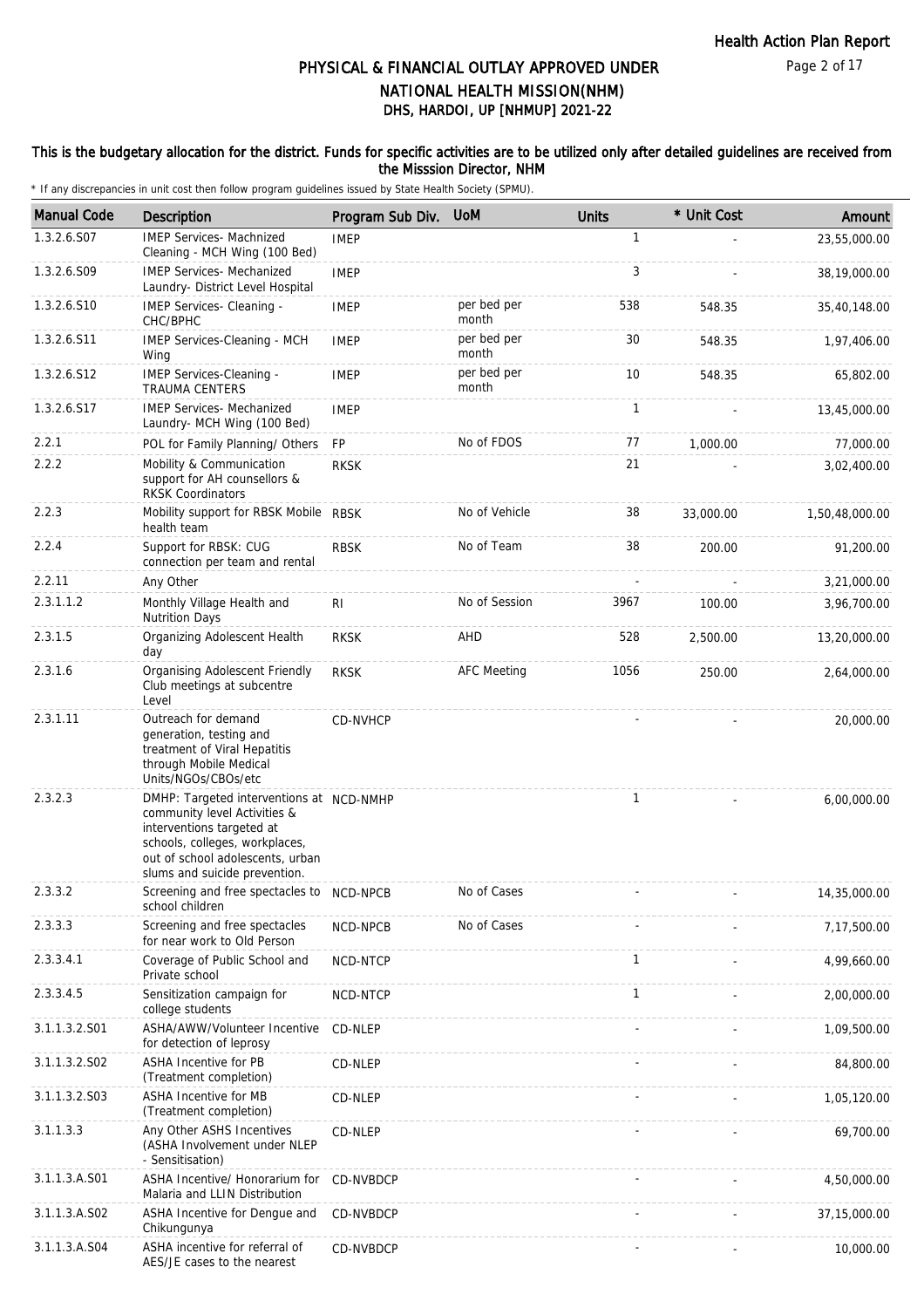#### This is the budgetary allocation for the district. Funds for specific activities are to be utilized only after detailed guidelines are received from the Misssion Director, NHM

| <b>Manual Code</b> | Description                                                                                                          | Program Sub Div. | <b>UOM</b>                               | <b>Units</b> | * Unit Cost | Amount            |
|--------------------|----------------------------------------------------------------------------------------------------------------------|------------------|------------------------------------------|--------------|-------------|-------------------|
|                    | CHC/DH/Medical College                                                                                               |                  |                                          |              |             |                   |
| 3.1.1.4.A.1.S01    | ASHA Incentive Filling of CBAC<br>forms and familly folder of<br>patients with confirm NCD cases                     | CP               | No. of<br><b>Beneficiaries</b>           |              | 10.00       | 48,02,600.00      |
| 3.1.1.1.4.S09.A    | <b>ASHA incentive for HRP</b><br>identification and follow up                                                        | MН               | No of HRP                                | 1800         | 300.00      | 5,40,000.00       |
| 3.1.1.1.1.S01      | JSY Incentive to ASHA                                                                                                | MН               | No of<br>Deliveries                      | 54900        |             | 3,29,40,000.00    |
| 3.1.1.1.1.S03      | National Iron Plus Incentive for<br>mobilizing children and/or<br>ensuring compliance and<br>reporting (6-59 months) | CH               | No of ASHA                               | 3539         | 50.00       | 10,61,700.00      |
| 3.1.1.1.2.S01      | ASHA incentive under MAA<br>programme @ Rs 100 per ASHA<br>for quarterly mother's meeting                            | СH               | No of ASHA                               | 3539         | 100.00      | 14, 15, 600.00    |
| 3.1.1.1.2.S02      | Incentive for Home Based<br>Newborn Care programme                                                                   | СH               | No. of Child                             | 92512        | 250.00      | 2,31,28,000.00    |
| 3.1.1.1.2.S04      | Incentive for referral of SAM<br>cases to NRC and for follow up<br>of discharge SAM children from<br><b>NRCs</b>     | <b>CH</b>        | No.of SAM<br>Child referal &<br>followup | $\mathbf{1}$ | 150.00      | 28,800.00         |
| 3.1.1.1.2.S05      | Incentive for National<br>Deworming Day for mobilising<br>out of school children                                     | <b>RKSK</b>      | <b>ASHA</b>                              | 3725         | 100.00      | 3,72,500.00       |
| 3.1.1.1.2.S06      | Incentive for IDCF for<br>prophylactic distribution of ORS<br>to family with under-five<br>children.                 | <b>CH</b>        | No of ASHA                               | 3539         | 100.00      | 3,53,900.00       |
| 3.1.1.1.2.S07      | Incentive to ASHA for Quaterly<br>Visit Under HBYC                                                                   | СH               | No of Children                           | 46798        | 50.00       | 1, 16, 99, 500.00 |
| 3.1.1.1.3.S01      | ASHA Incentive under<br>Immunzation                                                                                  | R <sub>l</sub>   | No of Children                           | 97247        | 225.00      | 2,18,80,620.00    |
| 3.1.1.1.4.S08      | ASHA incentive for injectable<br>contraceptive (Antara)                                                              | FP               | No of Cases                              | 6049         | 100.00      | 6,04,900.00       |
| 3.1.1.1.4.S09.B    | Reimbursement of travel<br>expenses for accompanying a<br>women to facility for medical<br>abortion                  | <b>FP</b>        | No of Cases                              | 20           | 225.00      | 4,500.00          |
| 3.1.1.1.4.S09.C    | Reimbursement of travel<br>expenses for accompanying a<br>women to facility for surgical<br>abortion (MVA/EVA)       | <b>FP</b>        | No of Cases                              | 20           | 150.00      | 3,000.00          |
| 3.1.1.1.4.S01      | ASHA Incentives under Saas<br>Bahu Sammellan                                                                         | <b>FP</b>        | No of Events                             | 2859         | 100.00      | 2,85,900.00       |
| 3.1.1.1.4.S02      | ASHA Incentives under Nayi Pehl FP<br>Kit                                                                            |                  | No of Kits                               | 14156        | 100.00      | 14, 15, 600.00    |
| 3.1.1.1.4.S04      | ASHA PPIUCD incentive for<br>accompanying the client for<br>PPIUCD insertion                                         | FP               | No of Cases                              | 13416        | 150.00      | 20, 12, 325.00    |
| 3.1.1.1.4.S05      | ASHA PAIUCD incentive for<br>accompanying the client for<br><b>PAIUCD</b> insertion                                  | <b>FP</b>        | No. of cases                             | 41           | 150.00      | 6,150.00          |
| 3.1.1.1.4.S06.A    | ASHA incentive under ESB<br>scheme for promoting spacing of<br>births between 02 children                            | FP               | No. of cases                             | 4573         | 500.00      | 22,86,500.00      |
| 3.1.1.1.4.S06.B    | ASHA incentive under ESB<br>scheme for promoting spacing of<br>02 years after marriage                               | <b>FP</b>        | No. of cases                             | 4764         |             | 23,82,000.00      |
| 3.1.1.1.4.S07      | ASHA incentive under ESB<br>scheme for promoting Adoption<br>of Limiting Method upto Two<br>Children                 | <b>FP</b>        | No of Cases                              | 461          | 1,000.00    | 4,61,000.00       |
| 3.1.1.1.5.S02      | Incentive for mobilizing<br>adolescents and community for                                                            | <b>RKSK</b>      | <b>ASHA</b>                              | 660          | 200.00      | 5,28,000.00       |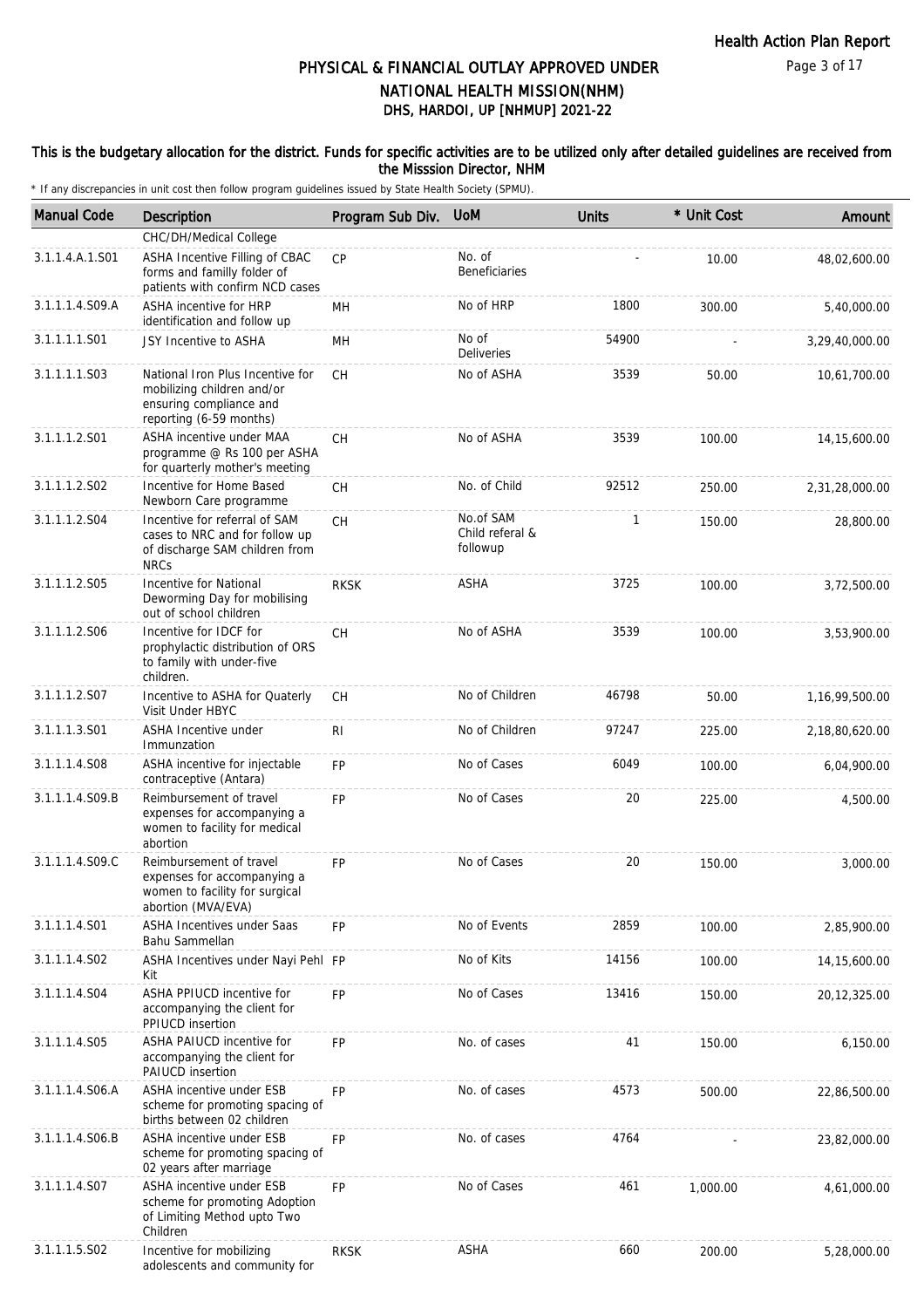#### This is the budgetary allocation for the district. Funds for specific activities are to be utilized only after detailed guidelines are received from the Misssion Director, NHM

| <b>Manual Code</b> | Description                                                                                                                       | Program Sub Div. | <b>UoM</b>                             | <b>Units</b> | * Unit Cost | Amount         |
|--------------------|-----------------------------------------------------------------------------------------------------------------------------------|------------------|----------------------------------------|--------------|-------------|----------------|
|                    | AHD                                                                                                                               |                  |                                        |              |             |                |
| 3.1.1.5            | ASHA incentives for routine<br>activities                                                                                         | CP               | No. of Rural &<br>Rurban ASHA          |              | 2,000.00    | 9,42,60,000.00 |
| 3.1.1.6.S01        | Incentive to ASHA Facilitator for<br>CBAC, HRP and SAM Tracking                                                                   | <b>CP</b>        | No of AF                               |              | 1,700.00    | 36, 31, 200.00 |
| 3.1.1.6.S02        | Incentive to ASHA for Health<br>Promotion Day                                                                                     | CP               | No. of Rural &<br>Rurban ASHA          |              | 200.00      | 94,26,000.00   |
| 3.1.1.6.S03        | Incentive to ASHA under PMMVY                                                                                                     | CP               | No. of<br><b>Beneficiaries</b>         |              | 100.00      | 27,85,300.00   |
| 3.1.1.6.S04        | ASHA Beema- Pradhan Mantri<br>Jeevan Jyoti & Suraksh Bima<br>Yojna                                                                | CP               |                                        |              |             | 9,19,944.00    |
| 3.1.1.6.S05        | Mother Group Meeting                                                                                                              | CP               | No. of Rural &<br>Rurban ASHA          |              |             | 1,11,41,200.00 |
| 3.1.3.1.1.S01      | Asha/ Asha Sangni Uniform                                                                                                         | <b>CP</b>        | No. of<br>Rural, Rurban<br>ASHA & AF   |              | 600.00      | 24,94,200.00   |
| 3.1.3.1.1.S02      | Asha/ Asha Sangni Umbrella                                                                                                        | CP               | No. of<br>Rural, Rurban<br>ASHA & AF   |              | 200.00      | 8,31,400.00    |
| 3.1.3.1.3          | Awards to ASHA's/Link workers                                                                                                     | <b>CP</b>        | No. of<br>Rural, Urban<br>,Rurban ASHA |              | 300.00      | 11,93,900.00   |
| 3.1.3.1.6          | Supervision costs by ASHA<br>facilitators (Shangni) (12<br>months)                                                                | CP               | No of AF                               |              | 7,200.00    | 1,53,79,200.00 |
| 3.1.1.1.3.S02.A    | Mobilization of children through<br>ASHA or other mobilizers                                                                      | R <sub>l</sub>   | No of Session                          | 41525        | 150.00      | 62,28,750.00   |
| 3.1.3.5.S01        | Incentive for other link workers<br>for Prepration of Due List of<br>Childrens to be immunized                                    | R <sub>l</sub>   | No of Session                          | 1572         | 100.00      | 1,57,200.00    |
| 3.1.2.10.S03       | Incentive to ASHA Cluster<br>Meeting                                                                                              | CP               |                                        |              |             | 53,32,050.00   |
| 3.2.3.1.1          | <b>Treatment Supporter</b><br>Honorarium (Rs 1000)                                                                                | CD-RNTCP         |                                        |              |             | 48,60,000.00   |
| 3.2.3.1.2          | <b>Treatment Supporter</b><br>Honorarium (Rs 5000)                                                                                | CD-RNTCP         |                                        |              |             | 5,31,000.00    |
| 3.2.3.1.3          | Incentive for informant (Rs 500)                                                                                                  | CD-RNTCP         |                                        |              |             | 8,55,000.00    |
| 3.2.3.1.4.S01      | State/District TB Forums                                                                                                          | CD-RNTCP         |                                        |              |             | 5,000.00       |
| 3.2.3.1.4.SO2      | Community Engagement<br>activities /Incentive for<br>community<br>volunteers/supervisors /LT etc<br>undertaking ACF               | CD-RNTCP         |                                        |              |             | 32,60,000.00   |
| 3.2.1.1.S02        | Other activities under Mission<br>Parivar Vikas: Demand<br>Generation (Saas Bahu<br>Sammellan)                                    | <b>FP</b>        | No of Events                           | 2859         | 1,500.00    | 42,88,500.00   |
| 3.2.1.2            | Incentives for Peer Educators                                                                                                     | <b>RKSK</b>      | Peer Educator                          | 2640         | 50.00       | 15,84,000.00   |
| 3.2.2.1.1.S01      | Operational cost for Spray<br>Wages                                                                                               | CD-NVBDCP        |                                        |              |             | 12,27,729.00   |
| 3.3.2              | Orientation Workshops,<br>Trainings and capacity building<br>of PRI for RKS at District Health<br>Societies, CHC and PHC          | CP               |                                        |              |             | 3,45,400.00    |
| 3.3.3.2            | Training of PRI's<br>representatives/ Police<br>personnel/ Teachers/ Transport<br>personnel/ NGO personnel/<br>other stakeholders | NCD-NTCP         |                                        | $\mathbf{1}$ |             | 30,000.00      |
| 3.3.3.3            | Training of PRI under National<br>Program for Climate Change and<br>Human Health (NPCCHH)                                         | NCD-NPCCHH       |                                        | $\mathbf{1}$ |             | 70,000.00      |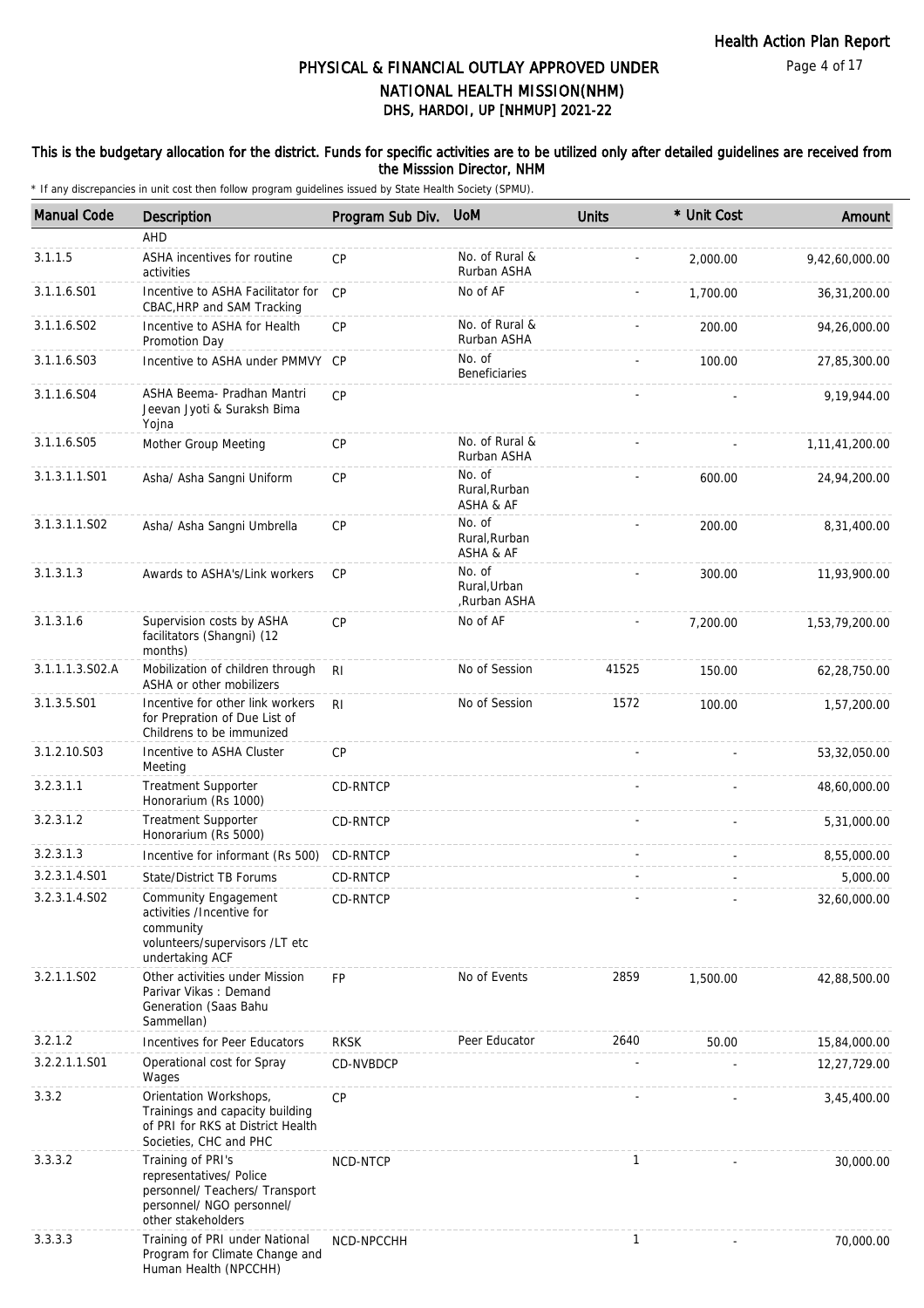### This is the budgetary allocation for the district. Funds for specific activities are to be utilized only after detailed guidelines are received from the Misssion Director, NHM

| <b>Manual Code</b> | <b>Description</b>                                                      | Program Sub Div.  | <b>UoM</b>                        | <b>Units</b>   | * Unit Cost | Amount         |
|--------------------|-------------------------------------------------------------------------|-------------------|-----------------------------------|----------------|-------------|----------------|
| 3.3.4.S01          | <b>AAA Platform</b>                                                     | <b>CP</b>         | No. of Rural &<br>Rurban ASHA     |                | 75.00       | 60,10,650.00   |
| 4.1.1              | <b>District Hospitals</b>                                               | <b>CP</b>         | No. of DH                         | 1              | 5,00,000.00 | 5,00,000.00    |
| 4.1.3              | <b>Community Health Centers</b>                                         | CP                | No of CHC                         | 20             | 2,50,000.00 | 50,00,000.00   |
| 4.1.4              | Primary Health Centers                                                  | <b>CP</b>         | No of PHC                         | 43             | 87,500.00   | 37,62,500.00   |
| 4.1.5              | Sub Centers                                                             | <b>CP</b>         | No. of Sub<br>Centre              |                | 10,000.00   | 41,30,000.00   |
| 4.1.6              | Village Health Sanitation &<br><b>Nutrition Committee</b>               | <b>CP</b>         | No. of VHSNC                      |                | 10,000.00   | 1,67,60,000.00 |
| 4.1.7.S01          | H&WC Additional Untied Grant-<br><b>SC</b>                              | <b>CP</b>         | No. of HWC-<br><b>SC</b>          |                | 30,000.00   | 73,40,000.00   |
| 4.1.7.S02          | H&WC Additional Untied Grant-<br>PHC                                    | <b>CP</b>         | No. of HWC-<br>PHC                |                | 50,000.00   | 20,00,000.00   |
| 5.1.1.2.8          | Infrastructure strengthening of<br>SC to H&WC                           | <b>CP</b>         | No. of HWC-<br><b>SC</b>          |                | 7,00,000.00 | 7,02,50,000.00 |
| 5.1.1.2.9          | Infrastructure strengthening of<br>PHC to H&WC                          | <b>CP</b>         | No. of HWC-<br>PHC                |                | 2,74,000.00 | 13,70,000.00   |
| 5.1.2              | Sub Centre Rent and<br>Contingencies                                    | CP                |                                   |                |             | 40,14,000.00   |
| 5.3.3              | Blood bank/ Blood storage/ Day<br>care centre for<br>hemoglobinopathies | <b>BLOOD CELL</b> | Lumpsump                          |                |             | 1,00,000.00    |
| 5.3.9              | Safety Pits                                                             | R <sub>l</sub>    | No of piece                       | 3              | 6.000.00    | 18,000.00      |
| 5.3.13             | ICU Establishment in Endemic<br><b>District</b>                         | CD-NVBDCP         |                                   |                |             | 1,92,000.00    |
| 5.3.14             | Civil Works under RNTCP                                                 | CD-RNTCP          |                                   |                |             | 2,00,000.00    |
| 6.1.1.1.2.S02      | FRU Strengthening                                                       | MН                | List of<br>Different<br>Equipment |                |             | 5,20,599.00    |
| 6.1.1.1.5          | Any other Equipment<br>(Instrument and Equipment for<br>HWC)            | MH                | List of<br>Different<br>Equipment | $\overline{4}$ |             | 8,00,000.00    |
| 6.1.1.3.3          | Minilap kits                                                            | <b>FP</b>         | No of Kits                        | 2              | 3,000.00    | 6,000.00       |
| 6.1.1.3.5          | PPIUCD forceps                                                          | FP                | No of Kelly<br>forcep             | 24             | 600.00      | 14,400.00      |
| 6.1.5.1.1          | Grant-in-aid for Vision Centre<br>(PHC) (Govt.)                         | <b>NCD-NPCB</b>   |                                   |                |             | 1,00,000.00    |
| 6.1.1.21.1         | Recurring GIA: Machinery &<br>Equipment for DH                          | NCD-NPHCE         |                                   | $\mathbf 1$    |             | 1,50,000.00    |
| 6.1.2.6.F1.S03     | IT Recurring Expenses for PHC                                           | <b>CP</b>         |                                   |                |             | 1,75,000.00    |
| 6.1.2.6.F1.S04     | Laptop for HWC-PHC                                                      | CP                |                                   |                |             | 3,25,000.00    |
| 6.1.4.3.1          | <b>MCR</b>                                                              | CD-NLEP           |                                   |                |             | 1,20,000.00    |
| 6.1.4.3.2          | Aids/Appliance                                                          | CD-NLEP           |                                   |                |             | 17,000.00      |
| 6.1.4.3.3          | Equipment                                                               | CD-NLEP           |                                   |                |             | 5,000.00       |
| 6.1.6.1            | Repairs of Laparoscopes                                                 |                   | No of<br>Laproscopes              | 1              | 25,000.00   | 25,000.00      |
| 6.2.1.1.A7.S05.a   | Drugs & Consumables Normal<br>Delivery L1 Facility                      | MH                | No of<br>Deliveries               | 400            |             | 8,000.00       |
| 6.2.1.1.A7.S05.b   | Drugs & Consumables Normal<br>Delivery L2 Facility                      | MH                | No of<br>Deliveries               | 43800          |             | 17,52,000.00   |
| 6.2.1.1.A7.S05.c   | Drugs & Consumables Normal<br>Delivery L3 Facility                      | MH                | No of<br>Deliveries               | 22900          |             | 18,32,000.00   |
| 6.2.1.1.A7.S05.d   | Drugs & Consumables Caesarean MH<br>Delivery L3 Facility                |                   | No of<br>Deliveries               | 1100           |             | 3,96,000.00    |
| 6.2.1.2.2.12       | AEFI kit under RI Program                                               | <b>RI</b>         | No. of Kits                       | 110            | 200.00      | 22,000.00      |
| 6.2.1.3.1          | Nayi Pehl Kit                                                           | FP                | No of Kits                        | 14156          | 220.00      | 31, 14, 320.00 |
| 6.2.1.5.1          | Medicine for Mobile health team                                         | <b>RBSK</b>       | No of Team                        | 38             | 5,000.00    | 1,90,000.00    |
| 6.2.1.6.1          |                                                                         |                   | No of Session                     | 19836          |             |                |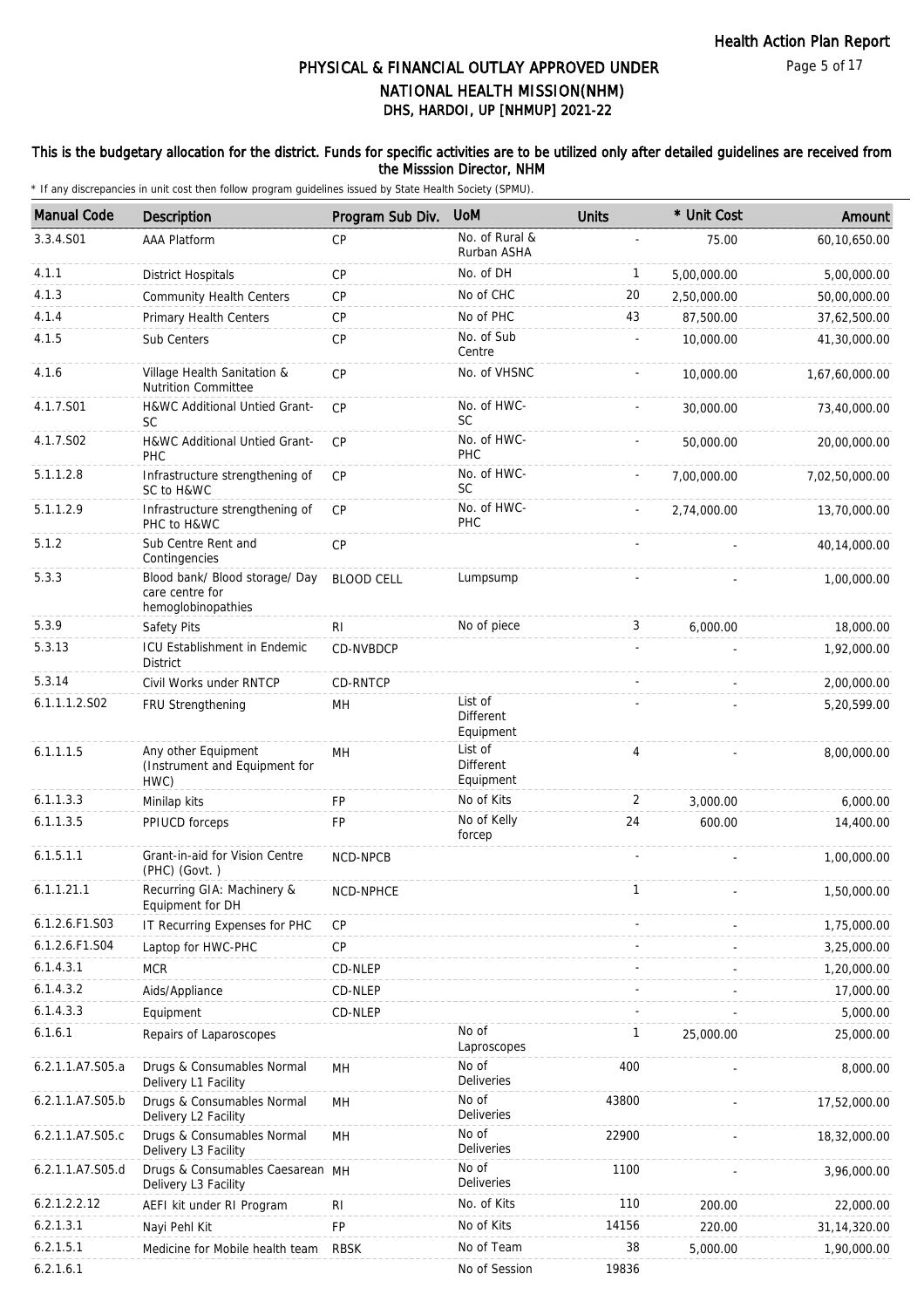#### This is the budgetary allocation for the district. Funds for specific activities are to be utilized only after detailed guidelines are received from the Misssion Director, NHM

| <b>Manual Code</b> | Description                                                                                                | Program Sub Div.  | <b>UoM</b>                     | <b>Units</b>   | * Unit Cost | Amount         |
|--------------------|------------------------------------------------------------------------------------------------------------|-------------------|--------------------------------|----------------|-------------|----------------|
|                    | Red/Black plastic bags et                                                                                  | R <sub>l</sub>    |                                |                | 9.00        | 1,78,524.00    |
| 6.2.1.6.2          | Bleach/Hypochlorite solution/<br>Twin bucket                                                               | R <sub>1</sub>    | No of Facilities               |                |             | 37,500.00      |
| 6.2.2.1.4          | Replenishment of ASHA HBNC<br>kits                                                                         | CP                | No of ASHA                     |                | 150.00      | 4,98,600.00    |
| 6.2.2.2.2          | Drugs and Supplies for blood<br>related disorders-<br>Haemoglobinopathies                                  | <b>BLOOD CELL</b> |                                |                |             | 1,50,000.00    |
| 6.2.2.4.1          | Drugs & Supplies for Ayush                                                                                 | AYUSH             | No of Doctors                  | 41             | 50,000.00   | 20,50,000.00   |
| 6.2.2.6.1          | Lab strengthening of SHC - HWC CP                                                                          |                   |                                |                |             | 46,35,000.00   |
| 6.2.2.6.2          | Lab strengthening of PHC - HWC CP                                                                          |                   |                                |                |             | 17,00,000.00   |
| 6.2.3.1.1          | Chloroquine phosphate tablets                                                                              | CD-NVBDCP         |                                |                |             | 30,000.00      |
| 6.2.3.1.2          | Primaquine tablets 2.5 mg                                                                                  | CD-NVBDCP         |                                |                |             | 15,000.00      |
| 6.2.3.1.3          | Primaquine tablets 7.5 mg                                                                                  | CD-NVBDCP         |                                |                |             | 30,000.00      |
| 6.2.3.1.8          | Dengue NS1 antigen kit                                                                                     | CD-NVBDCP         |                                |                |             | 33,000.00      |
| 6.2.3.1.12         | RDT Malaria - bi-valent (For Non CD-NVBDCP<br>Project states)                                              |                   |                                |                |             | 4,27,000.00    |
| 6.2.3.2.1          | Supportive drugs, lab. Reagents                                                                            | CD-NLEP           |                                |                |             | 13,000.00      |
| 6.2.3.3.1          | Laboratory Materials                                                                                       | CD-RNTCP          |                                |                |             | 30,20,000.00   |
| 6.2.3.3.2          | Procurement of Drugs                                                                                       | CD-RNTCP          |                                |                |             | 15,60,000.00   |
| 6.2.4.1.1          | Assistance for<br>consumables/drugs/medicines to<br>the Govt./District Hospital for<br>Cat sx etc          | NCD-NPCB          | No of Cases                    |                |             | 25,23,960.00   |
| 6.2.4.5.1          | Drugs & Consumables for NCD<br>Management (incl. Diabetes,<br>Hypertension, Strokes etc)for<br>whole dist. | NCD-NPCDCS        |                                | $\mathbf{1}$   |             | 2,00,000.00    |
| 6.2.4.5.3          | Drugs & Diagnostic for NCD<br>Management incl. Diabetes,<br>Hypertension, Strokes etc                      | NCD-NPCDCS        |                                |                |             | 5,10,000.00    |
| 6.2.4.5.6          | Drugs & supplies for Universal<br>Screening of NCDs                                                        | NCD-NPCDCS        |                                | $\mathbf{1}$   |             | 60,48,000.00   |
| 6.1.3.2.a.S01      | Free Diagnostics for Pregnant<br>women under JSSK - USG on<br>PPP for PMSMA                                | MН                | No of ANC                      | 1200           |             | 3,60,000.00    |
| $6.1.3.2.a.$ SO2   | Free Diagnostics for Pregnant<br>women under JSSK- AVD for for<br>HIV & Syphilis at VHNDs                  | MН                | No of ANC                      | 450            |             |                |
| 6.1.3.2.a.S03      | Free Diagnostics for Pregnant<br>women under JSSK-MH                                                       | MH                | No of ANC                      | 120500         |             | 12,05,000.00   |
| 6.1.3.2.b          | Free Diagnostics for Sick infants<br>under JSSK                                                            | <b>CH</b>         | No of Units                    | $\mathbf{1}$   |             | 1,20,000.00    |
| 6.3.1.S03          | Any other (please specify)                                                                                 |                   |                                |                |             | 2,14,00,000.00 |
| 7.5.1              | Tribal Patient Support &<br><b>Transportation Charges</b>                                                  | CD-RNTCP          |                                |                |             | 1,29,800.00    |
| 7.5.2              | Sample collecton &<br>transportation charges                                                               | CD-RNTCP          |                                |                |             | 5,54,875.00    |
| 8.1.1.1            | ANMs - MH                                                                                                  | MН                | No of MH ANM                   | 372            |             | 6,91,84,409.00 |
| 8.1.1.1.S01        | ANM For New Sub-Center - CP                                                                                | CP                |                                |                |             | 88,26,409.00   |
| 8.1.1.2.S03        | Staff Nurses-CD-NVBDCP-AES/JE                                                                              | CD-NVBDCP         |                                | 52             |             | 83, 14, 404.00 |
| 8.1.1.2.S05        | Staff Nurses-MH                                                                                            | MH                | No of MH<br><b>Staff Nurse</b> | 170            |             | 4,96,36,226.00 |
| 8.1.1.2.S11        | Staff Nurse HWC - CP                                                                                       | CP                |                                |                |             | 64,98,008.00   |
| 8.1.1.2.S12        | Staff Nurses HWC - MH                                                                                      | MH                |                                | 12             |             | 14,40,936.00   |
| 8.1.1.5.S02        | Laboratory Technicians -HR                                                                                 | <b>HR</b>         |                                | $\overline{7}$ |             | 18,53,712.00   |
| 8.1.1.5.S04        | Laboratory Technicians - RNTCP                                                                             | CD-RNTCP          |                                |                |             | 50,29,848.00   |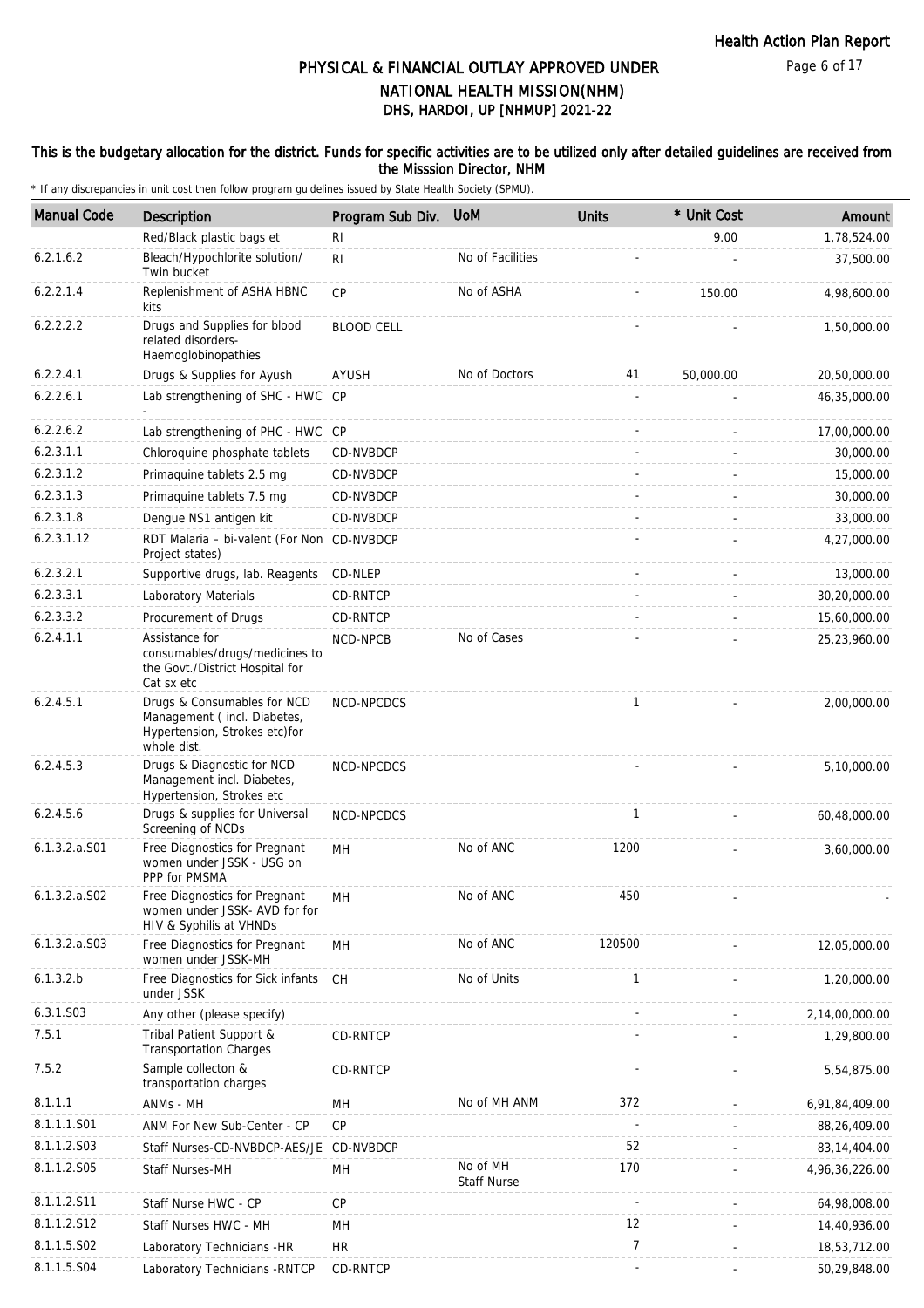#### This is the budgetary allocation for the district. Funds for specific activities are to be utilized only after detailed guidelines are received from the Misssion Director, NHM

| <b>Manual Code</b>        | <b>Description</b>                                                                       | Program Sub Div. | <b>UoM</b>                                             | <b>Units</b>   | * Unit Cost | Amount            |
|---------------------------|------------------------------------------------------------------------------------------|------------------|--------------------------------------------------------|----------------|-------------|-------------------|
| 8.1.1.6.S05               | OT Technician                                                                            | <b>MIS</b>       | No of MH OT<br>technician                              |                |             | 10,58,400.00      |
| 8.1.1.9                   | Radiographer/ X-ray technician                                                           | <b>HR</b>        |                                                        | 4              |             | 10,59,264.00      |
| 8.1.1.10.S02              | Physiotherapist/ Occupational<br>Therapist-CD-NLEP                                       | CD-NLEP          |                                                        |                |             | 5,07,415.00       |
| 8.1.1.12.S02              | Para Medical Worker CD-NLEP                                                              | CD-NLEP          |                                                        |                |             | 55,20,791.00      |
| 8.1.2.1.S04               | Obstetricians and Gynaecologists MH<br>-MH                                               |                  | No of MH<br>Obstetricians<br>and<br>Gynaecologist<br>S |                |             | 43,20,000.00      |
| 8.1.2.2.S03               | Paediatricians-CD-NVBDCP-<br>AES/JE                                                      | CD-NVBDCP        |                                                        | 2              |             | 14,40,000.00      |
| 8.1.2.3.S05               | Anaesthetists -MH                                                                        | MН               | No of MH<br>Anesthetic                                 |                |             | 43,20,000.00      |
| 8.1.3.5.S01               | Ophthalmologists-NCD-NPCB                                                                | NCD-NPCB         |                                                        |                |             | 7,92,000.00       |
| 8.1.3.10.S01              | FRU Operationalization for<br>Gynae & anesthetist specialist on<br>call from govt sector | MH               | No of C<br>Section                                     | 10             |             | 30,000.00         |
| 8.1.3.10.S02              | FRU Operationalization<br>Gynecologists specialist on call<br>from pvt sector            | MН               | No of C<br>Section                                     | 5              |             | 22,500.00         |
| 8.1.3.10.S03              | FRU Operationalization<br>anesthetist specialist on call for<br>from pvt sector          | MH               | No of C<br>Section                                     | 5              |             | 15,000.00         |
| 8.1.4.1.S01               | Dental Surgeons- DH &CHC                                                                 | <b>HR</b>        |                                                        | $\overline{2}$ |             | 13,96,752.00      |
| 8.1.5.S02                 | Medical Officers - DH<br>Strengthening                                                   | <b>HS</b>        |                                                        |                |             | 7,93,800.00       |
| 8.1.5.S03                 | Medical Officers -MH                                                                     | MH               | No of MH LMO                                           |                |             | 22,89,000.00      |
| 8.1.6.1                   | <b>AYUSH MOS</b>                                                                         | <b>AYUSH</b>     |                                                        | 41             |             | 2,09,31,576.00    |
| 8.1.6.2                   | Pharmacist - AYUSH                                                                       | <b>AYUSH</b>     |                                                        | 16             |             | 33,71,235.00      |
| 8.1.7.1.1                 | MOs- AYUSH                                                                               | <b>RBSK</b>      |                                                        | 61             |             | 2,59,82,976.00    |
| 8.1.7.1.2.S02             | MOs-Dental MO/ BDS                                                                       | <b>RBSK</b>      |                                                        | 15             |             | 1,07,03,700.00    |
| 8.1.7.1.3                 | <b>Staff Nurse</b>                                                                       | <b>RBSK</b>      |                                                        | 18             |             | 60,54,912.00      |
| 8.1.7.1.4                 | ANM                                                                                      | <b>RBSK</b>      |                                                        | 20             |             | 42,72,744.00      |
| 8.1.7.1.5.S01             | Para Medical Worker                                                                      | <b>RBSK</b>      |                                                        | 31             |             | 75,08,448.00      |
| 8.1.7.1.5.SO <sub>2</sub> | Pharmacists                                                                              | <b>RBSK</b>      |                                                        | 7              |             | 14,20,169.00      |
| 8.1.8.1                   | <b>Medical Officers</b>                                                                  | CH               | No. of Mos                                             | $\mathbf{1}$   |             | 3,60,000.00       |
| 8.1.8.2                   | <b>Staff Nurse</b>                                                                       | CH               | No. of SNs                                             | 4              |             | 16,68,089.00      |
| 8.1.8.3                   | Cook cum caretaker                                                                       | CH               | No. of Cook<br>cum Caretaker                           | $\overline{2}$ |             | 3,08,551.00       |
| 8.1.8.5                   | Feeding demonstrator for NRC                                                             | CH               | No. of FDs                                             | 1              |             | 3,19,675.00       |
| 8.1.9.1.S01               | Paediatrician SNCU-CH                                                                    | <b>CH</b>        | No. of<br>Peadiatrician                                | 3              |             | 60,00,000.00      |
| 8.1.9.3.S01               | Staff Nurse - SNCU/KMC                                                                   | CH               | No. of SNs                                             | 12             |             | 31,82,760.00      |
| 8.1.9.3.SO2               | Staff Nurse -NBSU                                                                        | CH               | No. of SNs                                             | 30             |             | 62,54,798.00      |
| 8.1.9.6.S01               | Ancillary Staff-CD-NVBDCP-AES<br>&JE                                                     | CD-NVBDCP        |                                                        | $\overline{4}$ |             | 4,37,375.00       |
| 8.1.9.6.S02               | Others- SNCU Staff (Ward<br>Aaya/ Cleaner/ Security Guard)                               | СH               |                                                        | 9              |             | 16,09,484.00      |
| 8.1.9.6.S03               | Others- SNCU Staff DEO                                                                   | <b>CH</b>        | no. of Posts                                           | $\mathbf{1}$   |             | 2,49,046.00       |
| 8.1.12.1                  | Mid-level Service Provider                                                               | CP               |                                                        |                |             | 1, 14, 44, 160.00 |
| 8.1.12.2                  | Performance incentive for Mid-<br>level service providers                                | CP               | No. of HWC-<br>CHO                                     |                | 15,000.00   | 76,50,000.00      |
| 8.1.13.1.S02              | Counsellor - RKSK                                                                        | <b>RKSK</b>      |                                                        | 21             |             | 53,87,243.00      |
| 8.1.13.1.S03              | Counsellor - RMNCHA-FW                                                                   | FP               | No of                                                  | 8              | 15,073.00   | 17, 11, 742.00    |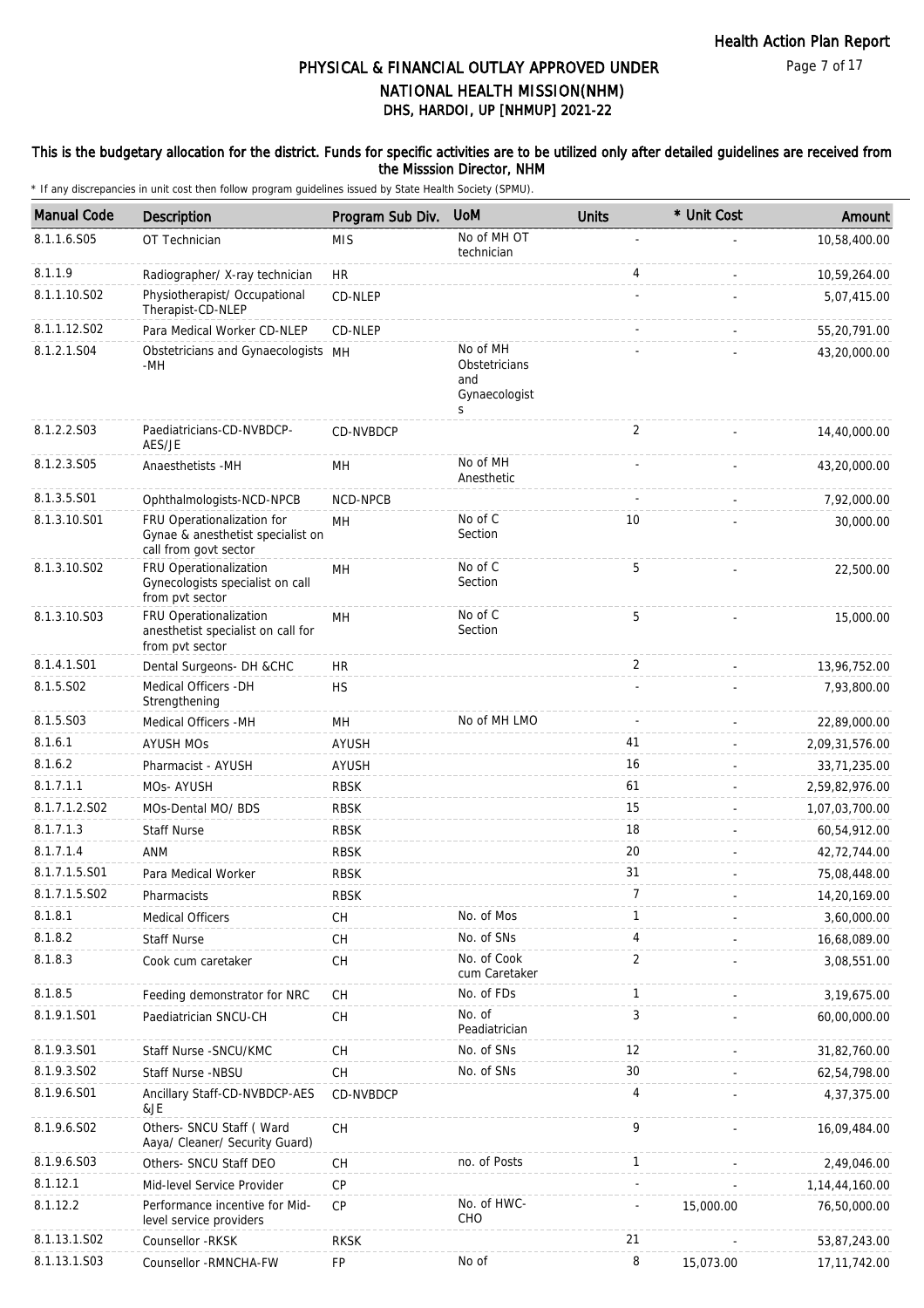#### This is the budgetary allocation for the district. Funds for specific activities are to be utilized only after detailed guidelines are received from the Misssion Director, NHM

| <b>Manual Code</b> | Description                                                                                  | Program Sub Div.  | <b>UoM</b>            | <b>Units</b>   | * Unit Cost  | Amount       |
|--------------------|----------------------------------------------------------------------------------------------|-------------------|-----------------------|----------------|--------------|--------------|
|                    |                                                                                              |                   | Counsellors/m<br>onth |                |              |              |
| 8.1.13.4.S01       | Microbiologists-CD-NVBDCP-<br>AES/JE                                                         | CD-NVBDCP         |                       | $\mathbf{1}$   |              | 3,30,000.00  |
| 8.1.13.5           | Audiometrician/ Audiologist-<br>NCD-NPPCD                                                    | NCD-NPPCD         |                       |                |              | 3,96,900.00  |
| 8.1.13.10          | TBHV-CD-RNTCP                                                                                | CD-RNTCP          |                       |                |              | 19,68,172.00 |
| 8.1.13.16          | Ophthalmic Assistant/<br>Refractionist NCD-NPCB                                              | NCD-NPCB          |                       |                |              | 1,63,238.00  |
| 8.1.13.18          | Audiometrics Asstt.NCD-NPPCD                                                                 | NCD-NPPCD         |                       |                |              | 1,80,000.00  |
| 8.1.13.19          | Instructor for Hearing Imapired<br>Children-NCD-NPPCD                                        | NCD-NPPCD         |                       |                |              | 1,98,450.00  |
| 8.1.13.22.S03      | Dietician/ Nutritionist UPHSSP                                                               | <b>HS</b>         |                       |                |              | 4,08,870.00  |
| 8.1.13.22.S04      | Lab Technician UPHSSP                                                                        | НS                |                       |                |              | 2,54,129.00  |
| 8.1.13.22.S06      | OT Technician UPHSSP                                                                         | <b>HS</b>         |                       |                |              | 2,54,129.00  |
| 8.1.13.22.S07      | Rogi Sahayata Kendra Manager                                                                 | QA                |                       | $\overline{2}$ |              | 4,65,600.00  |
| 8.1.13.22.S09      | Staff Nurse UPHSSP                                                                           | <b>HS</b>         |                       |                |              | 31,93,712.00 |
| 8.1.13.22.S13      | Rogi Sahayata Kendra Operator                                                                | QA                |                       | 2              |              | 3,41,653.00  |
| 8.1.14.1.S01       | MO (Blood Bank)                                                                              | <b>BLOOD CELL</b> |                       |                |              | 12,29,000.00 |
| 8.1.14.2           | <b>Staff Nurse</b>                                                                           | <b>BLOOD CELL</b> |                       |                |              | 1,14,000.00  |
| 8.1.14.4.S02       | Lab Technician (BB)                                                                          | <b>BLOOD CELL</b> |                       |                |              | 6,68,000.00  |
| 8.1.14.5.S02       | Others- Lab Technicians                                                                      | <b>BLOOD CELL</b> |                       |                |              | 11,09,000.00 |
| 8.1.14.5.S03       | Others-Lab Attendant                                                                         | <b>BLOOD CELL</b> |                       |                |              | 4,05,000.00  |
| 8.1.14.5.S05       | Others-Lab Attendant - BSU                                                                   | <b>BLOOD CELL</b> |                       |                |              | 4,48,000.00  |
| 8.1.16.2.S01       | Cold Chain Handlers                                                                          | RI                |                       |                |              | 2,10,899.00  |
| 8.1.16.6.S01       | Data Entry Operator BB                                                                       | <b>BLOOD CELL</b> |                       |                |              | 2,26,000.00  |
| 8.1.16.7.S02       | Sweeper- NCD- Blood bank                                                                     | <b>BLOOD CELL</b> |                       |                |              | 1,44,000.00  |
| 8.1.16.7.S03       | Sweeper-NCD-Blood Storage<br>Unit                                                            | <b>BLOOD CELL</b> |                       |                |              | 2,89,000.00  |
| 8.1.16.7.S05       | Cleaner -NRC                                                                                 | <b>CH</b>         | no. of Posts          | $\mathbf{1}$   |              | 1,78,831.00  |
| 8.4.1              | Additional Allowances/<br>Incentives to Medical Officers                                     | MH                |                       | 13             |              | 3,12,000.00  |
| 8.4.7              | Incentive to provider for PPIUCD FP<br>services @Rs 150 per PPIUCD<br>insertion              |                   | No of Cases           | 10413          | 150.00       | 15,61,950.00 |
| 8.4.8              | Incentive to provider for PAIUCD FP<br>Services @Rs 150 per PAIUCD<br>insertion              |                   | No of Cases           | 41             | 150.00       | 6,150.00     |
| 8.4.9              | Team based incentives for<br>Health & Wellness Centers<br>(H&WC Sub Center)                  | CP                | No of HWC             |                | 11,000.00    | 56,10,000.00 |
| 8.4.10             | Team based incentives for<br><b>Health &amp; Wellness Centers</b><br>(H&WC PHC)              | <b>CP</b>         | No of HWC             |                | 11,000.00    | 22,78,750.00 |
| 8.4.11             | Incentives under NVHCP for MO, CD-NVHCP<br>Pharmacist and LT                                 |                   |                       |                |              | 22,200.00    |
| 8.4.12.S01         | HRP identification and follow up<br>for ANM                                                  | MH                | No of HRP             | 1800           | 200.00       | 3,60,000.00  |
| 8.4.12.S03         | Performance based Incentives to FP<br>RMNCHA Counselors in Family<br>Planning                |                   | No of Cases           | 765            | 50.00        | 38,250.00    |
| 8.4.12.S04         | RI Cold chain handlers incentive RI                                                          |                   | Lumpsump              | 24             | 2,400.00     | 6,91,200.00  |
| 9.2.1.1.7          | Training of Staff Nurses/ANMs /<br>LHVs in SBA                                               | Nursing           |                       | 1              | 10,86,520.00 | 10,86,520.00 |
| 9.2.1.2.4          | Orienation activities on vitamin A CH<br>supplemenation and Anemia<br>Mukta Bharat Programme |                   | No of Batch           | 42             |              | 1,50,520.00  |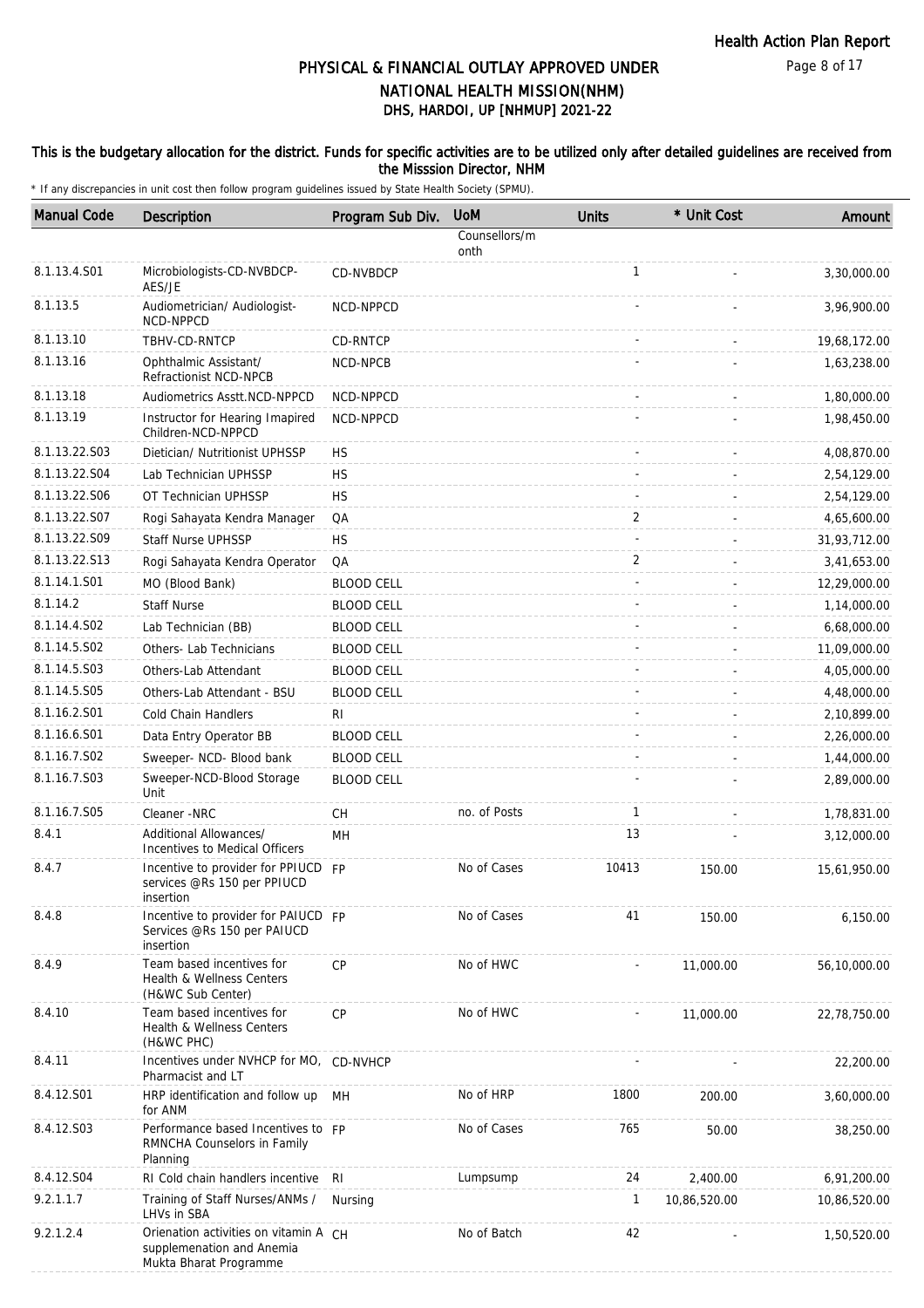#### This is the budgetary allocation for the district. Funds for specific activities are to be utilized only after detailed guidelines are received from the Misssion Director, NHM

| <b>Manual Code</b> | Description                                                                                                    | Program Sub Div. | <b>UoM</b>                      | <b>Units</b> | * Unit Cost | Amount       |
|--------------------|----------------------------------------------------------------------------------------------------------------|------------------|---------------------------------|--------------|-------------|--------------|
| 9.2.1.2.19         | 4 days Trainings on IYCF for<br>MOs. SNs. ANMs of all DPs and<br>SCs                                           | <b>CH</b>        | No of Batch                     | 19           |             | 15,46,600.00 |
| 9.2.1.2.20         | Orientation on National<br>Deworming Day                                                                       | <b>RKSK</b>      | per participant                 | 61           | 100.00      | 1,21,920.00  |
| 9.2.1.3.2.S01      | Otr.Review/orientation meeting<br>at Block Level for ANM                                                       | <b>FP</b>        | No of<br>Orientation<br>meeting | 76           | 1,000.00    | 76,000.00    |
| 9.2.1.3.23         | Training of Medical officers<br>(Injectible Contraceptive<br>Trainings)                                        | <b>FP</b>        | No of Batch                     | $\mathbf{1}$ | 41,800.00   | 41,800.00    |
| 9.2.1.3.24         | Training of AYUSH doctors<br>(Injectible Contraceptive<br>Trainings)                                           | <b>FP</b>        | No of Batch                     | $\mathbf{1}$ | 22,800.00   | 22,800.00    |
| 9.2.1.3.25         | Training of Nurses (Staff<br>Nurse/LHV/ANM) (Injectible<br>Contraceptive Trainings)                            | <b>FP</b>        | No of Batch                     | $\mathbf{1}$ | 35,800.00   | 35,800.00    |
| 9.2.1.3.27.S01     | FP-LMIS training-Urban Staffs<br>and others                                                                    | FP               |                                 | $\mathbf{1}$ | 46,900.00   | 46,900.00    |
| 9.2.1.3.27.S02     | FP-LMIS training- ASHA Sangni<br>Refresher                                                                     | <b>FP</b>        |                                 | 4            | 4,900.00    | 19,600.00    |
| 9.2.1.4.13.C       | Any other (please specify) Kishor RKSK<br>Swasyhya Manch                                                       |                  | No of Events                    | 40           | 5,000.00    | 2,00,000.00  |
| 9.2.1.7.1.S01      | Training under Immunisation-<br><b>CCH</b>                                                                     | RI               | Lumpsump                        |              |             | 78,200.00    |
| 9.2.1.7.1.S02      | Training under Immunisation-<br>Data Handler                                                                   | R <sub>1</sub>   | Lumpsump                        |              |             | 9,500.00     |
| 9.2.1.7.1.S03      | Training under Immunisation-<br><b>Health Worker</b>                                                           | R <sub>1</sub>   | Lumpsump                        |              |             | 10,62,600.00 |
| 9.2.2.6.3          | Kayakalp Trainings                                                                                             | QA               | <b>Districts</b>                | $\mathbf{1}$ | 33,000.00   | 33,000.00    |
| 9.2.2.7.2          | Training cum review meeting for MIS<br>HMIS & MCTS at District level                                           |                  | No of<br>Participants           |              |             | 85,140.00    |
| 9.2.2.7.3          | Training cum review meeting for MIS<br>HMIS & MCTS at Block level                                              |                  | No of<br>Participants           |              |             | 3,19,800.00  |
| 9.2.2.8.2          | Multi-skilling of ASHA, MPW ay<br>HWCs (SHC & PHC)                                                             | CP               | Lumpsump                        |              |             | 20,90,000.00 |
| 9.2.2.8.5.S01      | Training of MPW and Asha                                                                                       | CP               |                                 |              |             | 4,00,000.00  |
| 9.2.2.8.5.S02      | Training of MO and SN                                                                                          | CP               |                                 |              |             | 7,00,000.00  |
| 9.2.2.8.5.S03      | Cost of Yoga Sessions                                                                                          | СP               |                                 |              |             | 6,26,250.00  |
| 9.2.3.1.5          | Data Managers (2days)                                                                                          | CD-IDSP          |                                 |              |             | 36,800.00    |
| 9.2.3.2.1          | Training / Capacity Building<br>(Malaria)                                                                      | CD-NVBDCP        |                                 |              |             | 3,99,000.00  |
| 9.2.3.4.1          | Trainings under RNTCP                                                                                          | CD-RNTCP         |                                 |              |             | 5,20,000.00  |
| 9.2.3.5.5          | 1 day training of DEO of the<br>Treatment sites (MTC/TCs)                                                      | CD-NVHCP         |                                 |              |             | 3,000.00     |
| 9.2.4.2.1          | Training of PHC Medical Officers,<br>Nurses, Paramedical Workers &<br>Other Health Staff working<br>under NMHP | NCD-NMHP         | No of Distrcts                  | 1            |             | 50,000.00    |
| 9.2.4.3.1          | Training of doctors and staff at<br>DH Level under NPHCE                                                       | NCD-NPHCE        |                                 | $\mathbf{1}$ |             | 40,000.00    |
| 9.2.4.4.1          | Trainings for District Tobacco<br><b>Control Centre</b>                                                        | NCD-NTCP         |                                 | $\mathbf{1}$ |             | 1,00,000.00  |
| 9.2.4.5.2          | District NCD Cell                                                                                              | NCD-NPCDCS       |                                 | $\mathbf{1}$ |             | 2,00,000.00  |
| 9.2.4.9            | Trainings of Medical Officers,<br>Health Workers and Programme<br>officers under NPCCHH                        | NCD-NPCCHH       |                                 | 1            |             | 70,000.00    |
| 9.5.29.13.S04.02   | Scaling up Nurse Mentoring<br>Program Honorarium                                                               | Nursing          |                                 | $\mathbf{1}$ |             | 9,60,000.00  |
| 9.5.29.13.S04.03   | Scaling up Nurse Mentoring                                                                                     | Nursing          |                                 | $\mathbf{1}$ |             | 57,000.00    |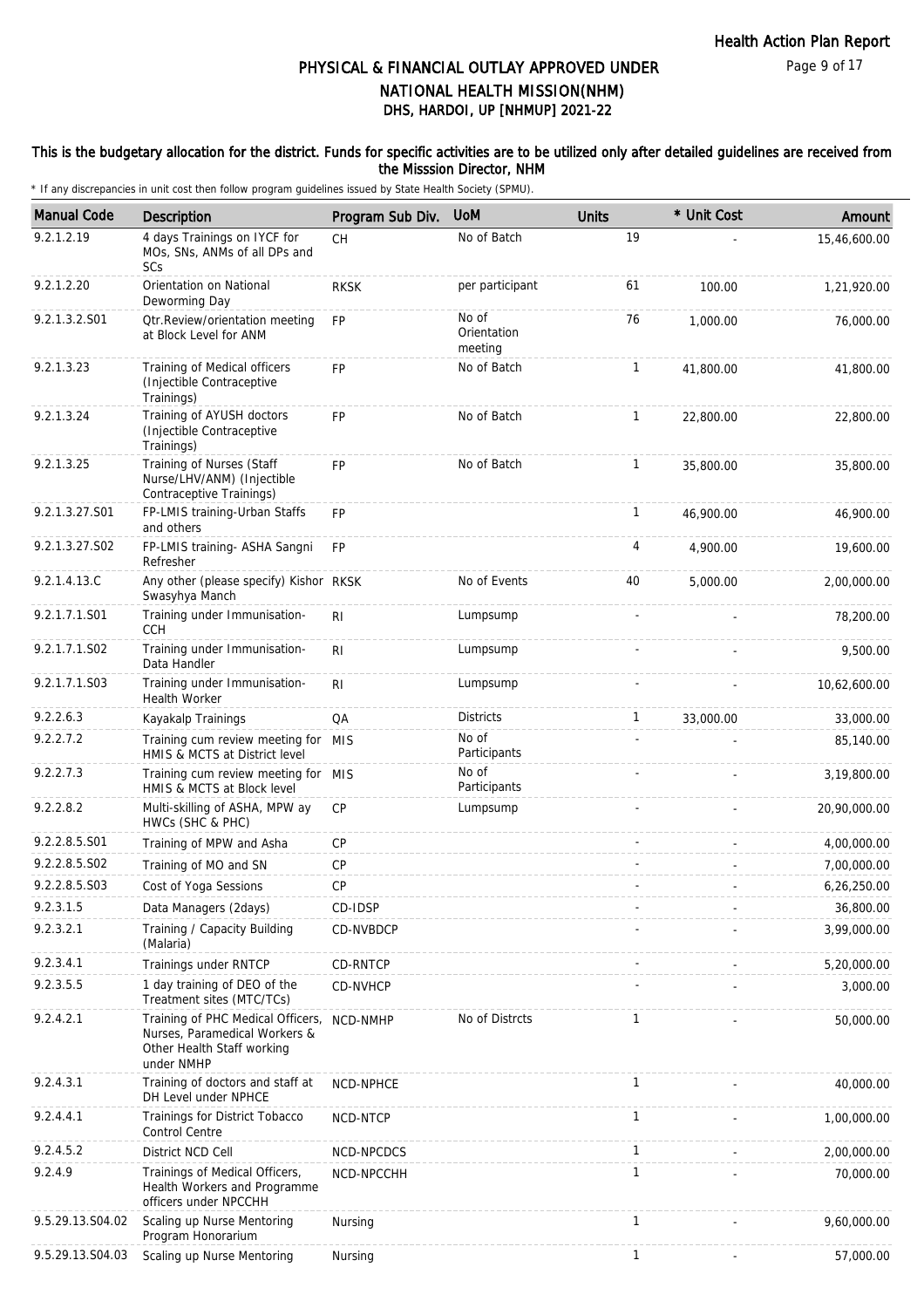Page 10 of 17

## DHS, HARDOI, UP [NHMUP] 2021-22 PHYSICAL & FINANCIAL OUTLAY APPROVED UNDER NATIONAL HEALTH MISSION(NHM)

#### This is the budgetary allocation for the district. Funds for specific activities are to be utilized only after detailed guidelines are received from the Misssion Director, NHM

| <b>Manual Code</b> | <b>Description</b>                                                                                                                                          | Program Sub Div.  | <b>UoM</b>         | <b>Units</b> | * Unit Cost | Amount       |
|--------------------|-------------------------------------------------------------------------------------------------------------------------------------------------------------|-------------------|--------------------|--------------|-------------|--------------|
|                    | Program Yearly TA DA                                                                                                                                        |                   |                    |              |             |              |
| 9.5.29.13.S04.04   | Scaling up Nurse Mentoring<br>Program Register                                                                                                              | Nursing           |                    | $\mathbf{1}$ |             | 4,750.00     |
| 9.2.3.6.1          | Trainings of Medical Officers and CD-NRCP<br>Health Workers under NRCP                                                                                      |                   |                    |              |             | 96,600.00    |
| 9.1.4.2.S05        | <b>Nurse Mentor</b>                                                                                                                                         | Nursing           |                    | $\mathbf{1}$ |             | 17,91,120.00 |
| 10.1.1.S01         | Community Base Maternal death<br>Review                                                                                                                     | MН                | No of CBMDR        | 245          |             | 1,47,000.00  |
| 10.1.1.S02         | Incentive for Ist Responder<br>Maternal Death                                                                                                               | MH                | No of<br>Responder | 74           |             | 74,000.00    |
| 10.1.2             | Child Death Review                                                                                                                                          | <b>CH</b>         | No of Distrcts     | $\mathbf{1}$ |             | 15,60,900.00 |
| 10.2.6.1           | a) Additional MF Survey                                                                                                                                     | CD-NVBDCP         |                    |              |             | 70,000.00    |
| 10.2.6.2           | b) ICT Survey                                                                                                                                               | CD-NVBDCP         |                    |              |             | 3,00,000.00  |
| 10.3.1.2           | Sentinel surveillance Hospital<br>recurrent                                                                                                                 | CD-NVBDCP         |                    |              |             | 1,00,000.00  |
| 11.1.2.4.S01       | Celebration of New Born Care<br>Week                                                                                                                        | <b>IEC</b>        | No of Distrcts     |              | 25,000.00   | 25,000.00    |
| 11.1.2.4.S02       | Celebration of Breastfeeding<br>Week                                                                                                                        | <b>IEC</b>        |                    |              | 40,000.00   | 40,000.00    |
| 11.2.1.1           | Media Mix of Mid Media/ Mass<br>Media                                                                                                                       | <b>IEC</b>        |                    | 20           |             | 1,05,000.00  |
| 11.1.3.1           | Media Mix of Mid Media/ Mass<br>Media                                                                                                                       | <b>IEC</b>        |                    |              |             | 57,000.00    |
| 11.1.3.3           | IEC & promotional activities for<br>World Population Day<br>celebration                                                                                     | <b>FP</b>         | No of Events       | 20           |             | 2,51,000.00  |
| 11.1.3.4           | IEC & promotional activities for<br>Vasectomy Fortnight celebration                                                                                         | <b>FP</b>         | No of Events       | 20           |             | 1,91,000.00  |
| 11.1.3.6           | Any Other IEC/BCC activities FP                                                                                                                             | IEC               |                    |              |             | 28,525.00    |
| 11.1.5.2           | Any other IEC/BCC activities<br>(Wall Painting, Banner & Poster)                                                                                            | RI.               | Lumpsump           |              |             | 4,17,870.00  |
| 11.1.6.1.S01       | Creating awareness on declining<br>sex ratio issue (PNDT)- Block<br>Level                                                                                   | <b>FP</b>         | No of Events       | 19           | 10,000.00   | 1,90,000.00  |
| 11.1.6.1.S02       | Creating awareness on declining FP<br>sex ratio issue (PNDT)- District<br>Level                                                                             |                   | No of Events       | $\mathbf{1}$ | 25,000.00   | 25,000.00    |
| 11.1.7.1           | Health Education & Publicity for NCD -NIDDCP<br><b>NIDDCP</b>                                                                                               |                   | Districts          |              |             | 13,000.00    |
| 11.10.1.S04        | <b>VBD Promotional Activities</b>                                                                                                                           | <b>BLOOD CELL</b> |                    |              |             | 15,000.00    |
| 11.2.4             | IEC activities for Health &<br>Wellness centre (H&WC)                                                                                                       | <b>CP</b>         |                    |              |             | 72,25,000.00 |
| 11.3.4             | IEC/BCC under NRCP: Rabies<br>Awareness and DO'S and Don'ts<br>in the event of Animal Bites                                                                 | CD-NRCP           |                    |              |             | 5,74,770.00  |
| 11.3.6             | <b>IEC/BCC under NVHCP</b>                                                                                                                                  | CD-NVHCP          |                    |              |             | 20,000.00    |
| 11.4.7             | <b>IEC on Climate Sensitive</b><br>Diseases at Block, District and<br>State level - Air pollution, Heat<br>and other relevant Climate<br>Sensitive diseases | NCD-NPCCHH        |                    | $\mathbf{1}$ |             | 1,00,000.00  |
| 11.2.7.4           | Places covered with hoardings/<br>bill boards/ signage etc.                                                                                                 | IEC               |                    |              | 4,500.00    | 10,26,000.00 |
| 11.2.7.5           | Usage of Folk media such as<br>Nukkad Natak/ mobile audio<br>visual services/ local radio etc.                                                              | <b>IEC</b>        |                    |              |             | 3,42,000.00  |
| 11.2.7.7           | State-level IEC Campaigns/Other IEC<br><b>IEC Campaigns</b>                                                                                                 |                   |                    |              |             | 3,25,000.00  |
| 11.3.1.1           | <b>IEC/BCC</b> for Malaria                                                                                                                                  | CD-NVBDCP         |                    |              |             | 60,000.00    |
| 11.3.1.2           | IEC/BCC for Social mobilization                                                                                                                             | CD-NVBDCP         |                    |              |             | 20,000.00    |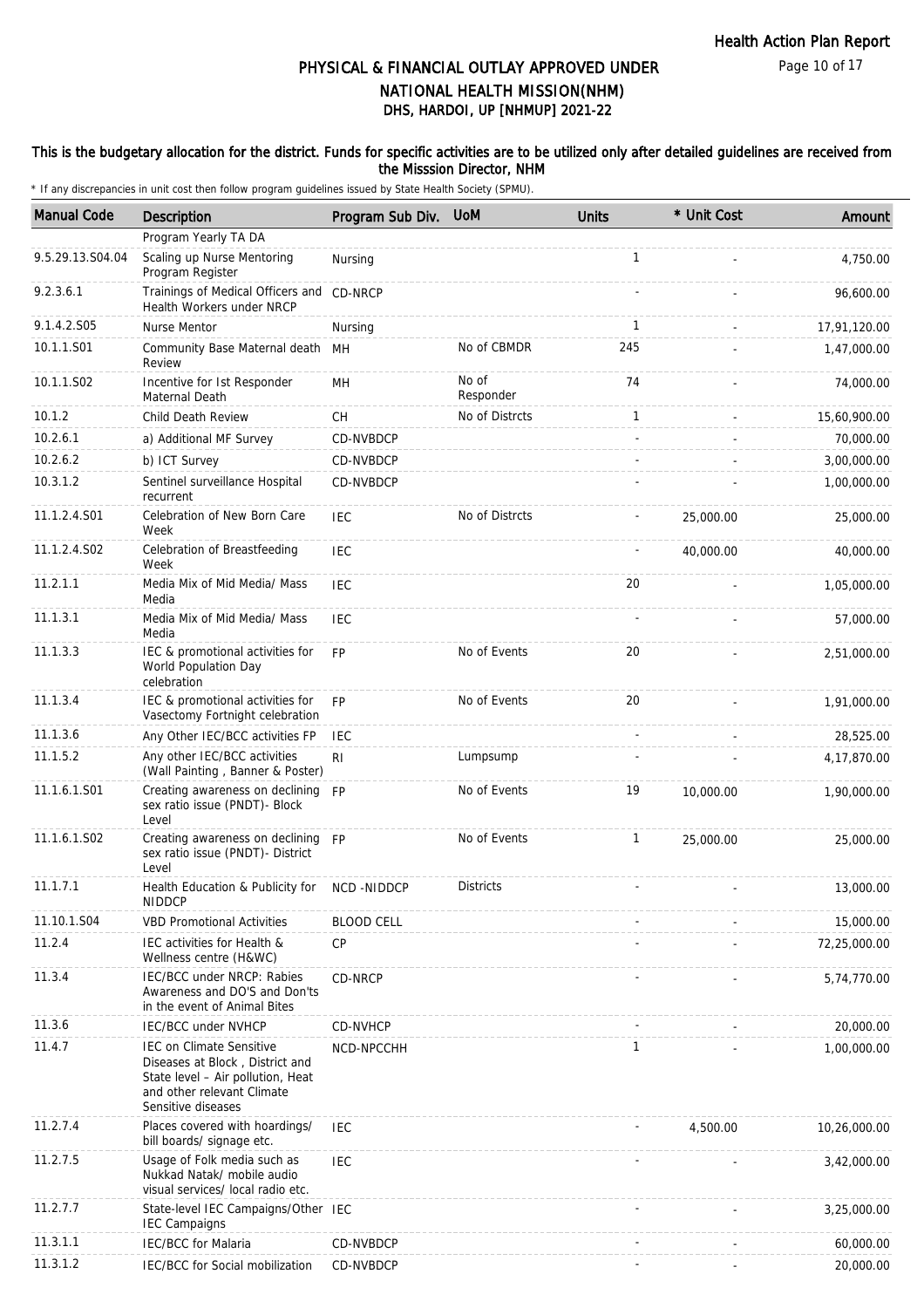#### This is the budgetary allocation for the district. Funds for specific activities are to be utilized only after detailed guidelines are received from the Misssion Director, NHM

| <b>Manual Code</b> | Description                                                                                                                                                | Program Sub Div. | <b>UoM</b>                  | <b>Units</b>             | * Unit Cost | Amount        |
|--------------------|------------------------------------------------------------------------------------------------------------------------------------------------------------|------------------|-----------------------------|--------------------------|-------------|---------------|
|                    | (Dengue and Chikungunya)                                                                                                                                   |                  |                             |                          |             |               |
| 11.3.1.3           | IEC/BCC specific to J.E. in<br>endemic areas                                                                                                               | CD-NVBDCP        |                             |                          |             | 50,000.00     |
| 11.3.2.1           | IEC/BCC: Mass media, Outdoor<br>media, Rural media, Advocacy<br>media for NLEP                                                                             | CD-NLEP          |                             |                          |             | 98,000.00     |
| 11.3.3.1           | ACSM (State & district)                                                                                                                                    | <b>CD-RNTCP</b>  |                             |                          |             | 2,50,000.00   |
| 11.3.3.2           | TB Harega Desh Jeetega<br>Compaign                                                                                                                         | CD-RNTCP         |                             |                          |             | 10,000.00     |
| 11.4.2.1           | Translation of IEC material and<br>distribution                                                                                                            | NCD-NMHP         | No of Distrcts              | $\mathbf{1}$             |             | 4,00,000.00   |
| 11.4.3.2           | Celebration of days-ie<br>International Day for older<br>persons                                                                                           | NCD-NPHCE        |                             | $\mathbf{1}$             |             | 2,00,000.00   |
| 11.4.4.1           | <b>IEC/SBCC for NTCP</b>                                                                                                                                   | NCD-NTCP         |                             | $\mathbf{1}$             |             | 7,00,000.00   |
| 11.4.5.2           | IEC/BCC for District NCD Cell                                                                                                                              | NCD-NPCDCS       | No of Distrcts              | $\mathbf{1}$             |             | 3,00,000.00   |
| 11.4.5.3           | IEC/BCC activities for Universal<br>Screening of NCDs                                                                                                      | NCD-NPCDCS       | No of Sub<br>Centre         | $\mathbf{1}$             |             | 21,60,000.00  |
| 11.4.9.1.1         | <b>IEC for NPPCD</b>                                                                                                                                       | NCD-NPPCD        | Lumpsump                    | $\overline{\phantom{a}}$ |             | 1,00,000.00   |
| 11.2.7.2           | <b>Targeting Naturally Occurring</b><br>Gathering of People/ Health Mela                                                                                   | <b>IEC</b>       |                             |                          |             | 5,91,000.00   |
| 12.1.1.1           | Printing of MDR formats                                                                                                                                    | MH               | No of format                | 270                      |             | 8,100.00      |
| 12.1.1.2           | Printing of MCP cards, safe<br>motherhood booklets etc.                                                                                                    | MН               | No of MCP<br>card           | 150300                   |             | 25,55,100.00  |
| 12.1.1.3           | Printing of labor room registers<br>and casesheets/ LaQshya related<br>printing                                                                            | MH               | No of Case<br>sheet         | 72000                    |             | 7,20,000.00   |
| 12.1.1.4           | Printing cost for MAA<br>programme                                                                                                                         | <b>CH</b>        | No of Distrcts              | $\mathbf{1}$             |             | 42,468.00     |
| 12.1.1.5           | Any other (Printing of CAC<br>Format)                                                                                                                      | <b>FP</b>        | No of format                | 250                      |             | 37,500.00     |
| 12.1.2.4           | Printing of Child Death Review<br>formats                                                                                                                  | CH               | No of format                | 142410                   |             | 71,205.00     |
| 12.1.2.5           | Printing of compliance cards and CH<br>reporting formats for National<br>Iron Plus Initiative-for 6-59<br>months age group and for 5-10<br>years age group |                  | No of Register<br>/ Formats | 1                        |             | 46,007.00     |
| 12.1.2.6           | Printing of IEC materials and<br>reporting formats etc. for<br>National Deworming Day                                                                      | <b>RKSK</b>      |                             | 18488                    |             | 5, 17, 140.00 |
| 12.1.2.7           | Printing of IEC Materials and<br>monitoring formats for IDCF                                                                                               | <b>CH</b>        | No of Distrcts              | $\mathbf{1}$             |             | 1,18,000.00   |
| 12.1.2.10          | Printing (SNCU data<br>management)                                                                                                                         | CH               | No of Units                 | $\mathbf{1}$             |             | 1,00,000.00   |
| 12.1.2.11          | Printing of HBNC referral cards<br>and other formats                                                                                                       | CH               | No of format                | 947388                   |             | 4,73,694.00   |
| 12.1.3.3           | Printing of FP Manuals,<br>Guidelines, etc.                                                                                                                | FP               | Lumpsump                    | $\mathbf{1}$             |             | 3,33,080.00   |
| 12.1.6.1           | Printing and dissemination of<br>Immunization cards, tally sheets,<br>monitoring forms etc.                                                                | R <sub>1</sub>   | No of<br>Benificieries      | 146011                   |             | 14,60,110.00  |
| 12.3.4             | Printing for formats/registers<br>under NVHCP                                                                                                              | CD-NVHCP         |                             |                          |             | 5,500.00      |
| 12.3.5.1           | Printing of form P,L, S under<br><b>IDSP</b> progrm                                                                                                        | CD-IDSP          |                             |                          |             | 62,816.00     |
| 12.3.6             | Printing fo formats for<br>monitoring and surrveilence<br><b>NRCP</b>                                                                                      | CD-NRCP          |                             |                          |             | 56,747.00     |
| 12.2.8.S02         | Printing of Sub Centre and                                                                                                                                 | CP               |                             |                          |             | 2,75,040.00   |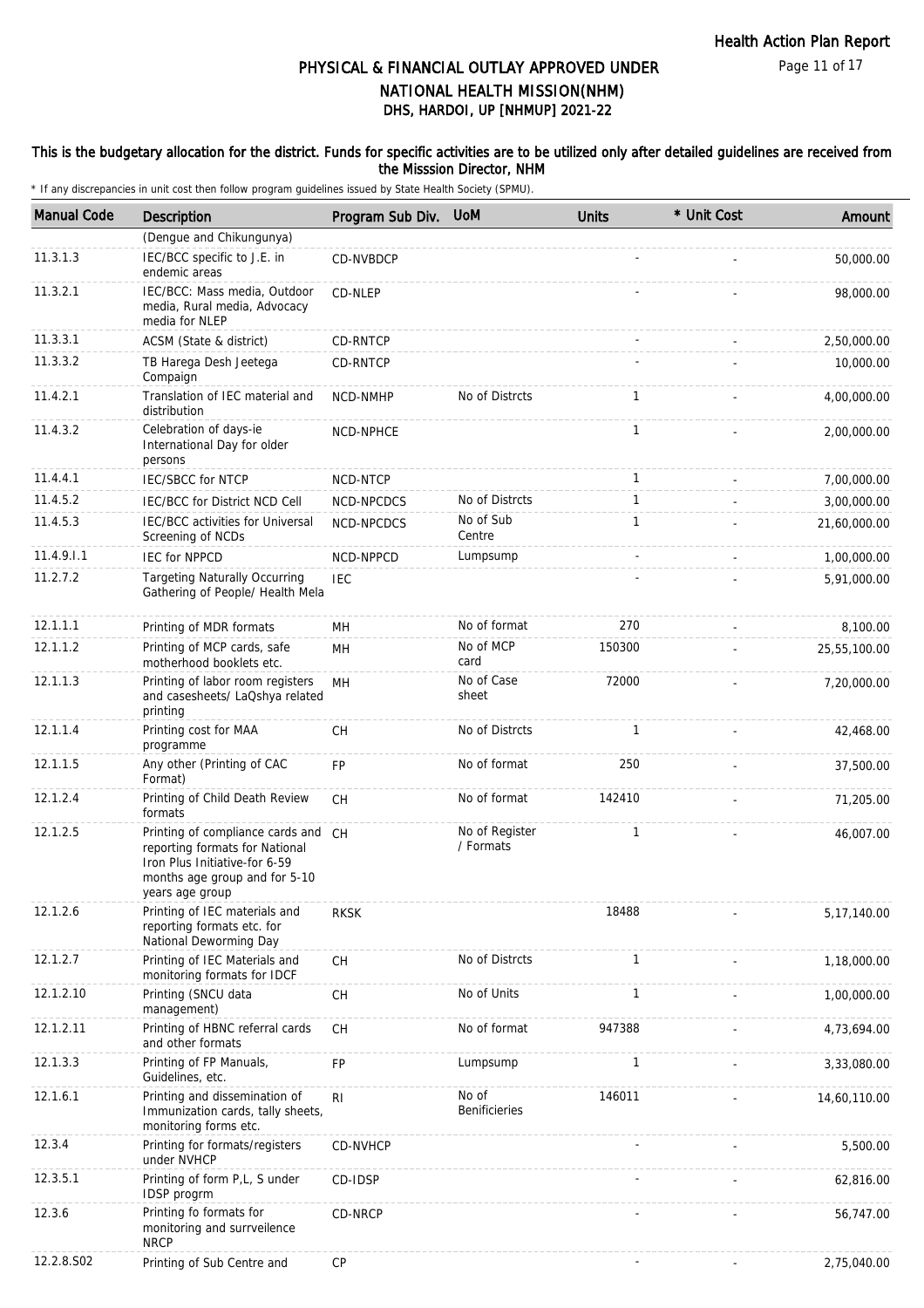#### This is the budgetary allocation for the district. Funds for specific activities are to be utilized only after detailed guidelines are received from the Misssion Director, NHM

| <b>Manual Code</b> | <b>Description</b>                                                                              | Program Sub Div.  | <b>UoM</b>          | <b>Units</b> | * Unit Cost | Amount       |
|--------------------|-------------------------------------------------------------------------------------------------|-------------------|---------------------|--------------|-------------|--------------|
|                    | <b>VHSNC Register</b>                                                                           |                   |                     |              |             |              |
| 12.2.2.1           | Printing of ASHA diary                                                                          | <b>CP</b>         | No of ASHA &<br>AF  |              |             | 7,27,475.00  |
| 12.2.2.2           | Printing of ASHA Modules and<br>formats                                                         | CP                | Lumpsump            |              |             | 1,15,675.00  |
| 12.2.2.3           | Printing of CBAC format                                                                         | CP                |                     |              |             | 31,30,280.00 |
| 12.2.3.1           | Printing of cards for screening of<br>children for hemoglobinopathies                           | <b>BLOOD CELL</b> | Lumpsump            |              |             | 25,000.00    |
| 12.2.4.1           | Printing of HMIS Formats                                                                        | <b>MIS</b>        | Lumpsump            |              |             | 83,688.00    |
| 12.2.4.3           | Printing of MCTS follow-up<br>formats/ services due list/ work<br>plan                          | <b>MIS</b>        | No of ASHA          | 3550         |             | 1,27,796.00  |
| 12.2.5.1           | Printing Activites for Ayushman<br>Bharat H&WC                                                  | CP                | No.of Register      |              |             | 31,350.00    |
| 12.3.1.3           | Printing of recording and<br>reporting forms/registers for<br>Malaria                           | CD-NVBDCP         |                     |              |             | 25,000.00    |
| 12.3.2.1           | Printing works                                                                                  | CD-NLEP           |                     |              | $\sim$      | 25,000.00    |
| 12.3.3.1           | Printing (ACSM)                                                                                 | CD-RNTCP          |                     |              |             | 5,80,000.00  |
| 12.3.3.2           | Printing                                                                                        | <b>CD-RNTCP</b>   |                     |              |             | 4,60,000.00  |
| 12.4.4.1           | Printing of Challan Books under<br><b>NTCP</b>                                                  | NCD-NTCP          |                     | $\mathbf{1}$ |             | 21,000.00    |
| 12.4.5.1           | Patient referral cards at PHC<br>Level                                                          | NCD-NPCDCS        | No of PHC           | $\mathbf{1}$ |             | 1,82,500.00  |
| 12.4.5.2           | Patient referral cards at Sub-<br>centre level                                                  | NCD-NPCDCS        |                     |              |             | 5,40,000.00  |
| 13.2.2             | Kayakalp Awards                                                                                 | QA                |                     | 6            |             | 5,50,000.00  |
| 14.1.1.3.S03       | District Logistic Manager                                                                       | FP                |                     | $\mathbf{1}$ |             | 4,63,050.00  |
| 14.2.3.S02         | Implementation of FP-LMIS<br>District-Transportation Cost                                       | <b>FP</b>         | Yearly              | $\mathbf{1}$ | 74,973.00   | 74,973.00    |
| 14.2.4.1           | Alternative vaccine delivery in<br>hard to reach areas                                          | R <sub>l</sub>    | No of Session       | 2760         | 200.00      | 5,52,000.00  |
| 14.2.5             | Alternative Vaccine Delivery in<br>other areas                                                  | <b>RI</b>         | No of Session       | 43968        | 90.00       | 39,57,120.00 |
| 14.2.6             | POL for vaccine delivery from<br>State to district and from district<br>to PHC/CHCs             | R <sub>l</sub>    | <b>Districts</b>    | $\mathbf{1}$ | 2,00,000.00 | 2,00,000.00  |
| 14.2.7             | Cold chain maintenance                                                                          | R <sub>l</sub>    | No of Points        |              |             | 44,000.00    |
| 14.2.11            | Vehicle Hiring (NTEP)                                                                           | CD-RNTCP          |                     |              |             | 1,92,000.00  |
| 14.2.13            | Sample transportation cost<br>under NVHCP                                                       | CD-NVHCP          |                     |              |             | 12,000.00    |
| 14.2.14.S01        | Other Oprational Cost for State,<br>Regional and District Drug Ware<br>Houses                   | <b>RI</b>         |                     |              |             | 13,70,148.00 |
| 15.4.2             | Reimbursement for cataract<br>operation for NGO and Private<br>Practitioners                    | NCD-NPCB          | No of Cases         |              |             | 50,47,920.00 |
| 15.3.3.3           | Private Provider Incentive                                                                      | CD-RNTCP          |                     |              |             | 11,65,600.00 |
| 15.3.1.2           | Inter-sectoral convergence                                                                      | CD-NVBDCP         |                     |              |             | 7,000.00     |
| 16.1.1.1.1         | State                                                                                           | PM                |                     | 50           |             | 15,000.00    |
| 16.1.1.4           | Prepare detailed operational plan RBSK<br>for RBSK across districts<br>(including cost of plan) |                   | No of Block         | 19           | 500.00      | 9,500.00     |
| 16.1.1.6           | To develop micro plan at sub-<br>centre level                                                   | R <sub>l</sub>    | No of Sub<br>Centre | 432          | 100.00      | 43,200.00    |
| 16.1.1.7           | For consolidation of micro plans<br>at block level                                              | R <sub>l</sub>    | No of Block         | 22           | 1,000.00    | 22,000.00    |
| 16.1.1.9           | Others (Laptop and mobility<br>support for Dist. MI&E Officer)                                  | <b>MIS</b>        |                     |              |             | 56,400.00    |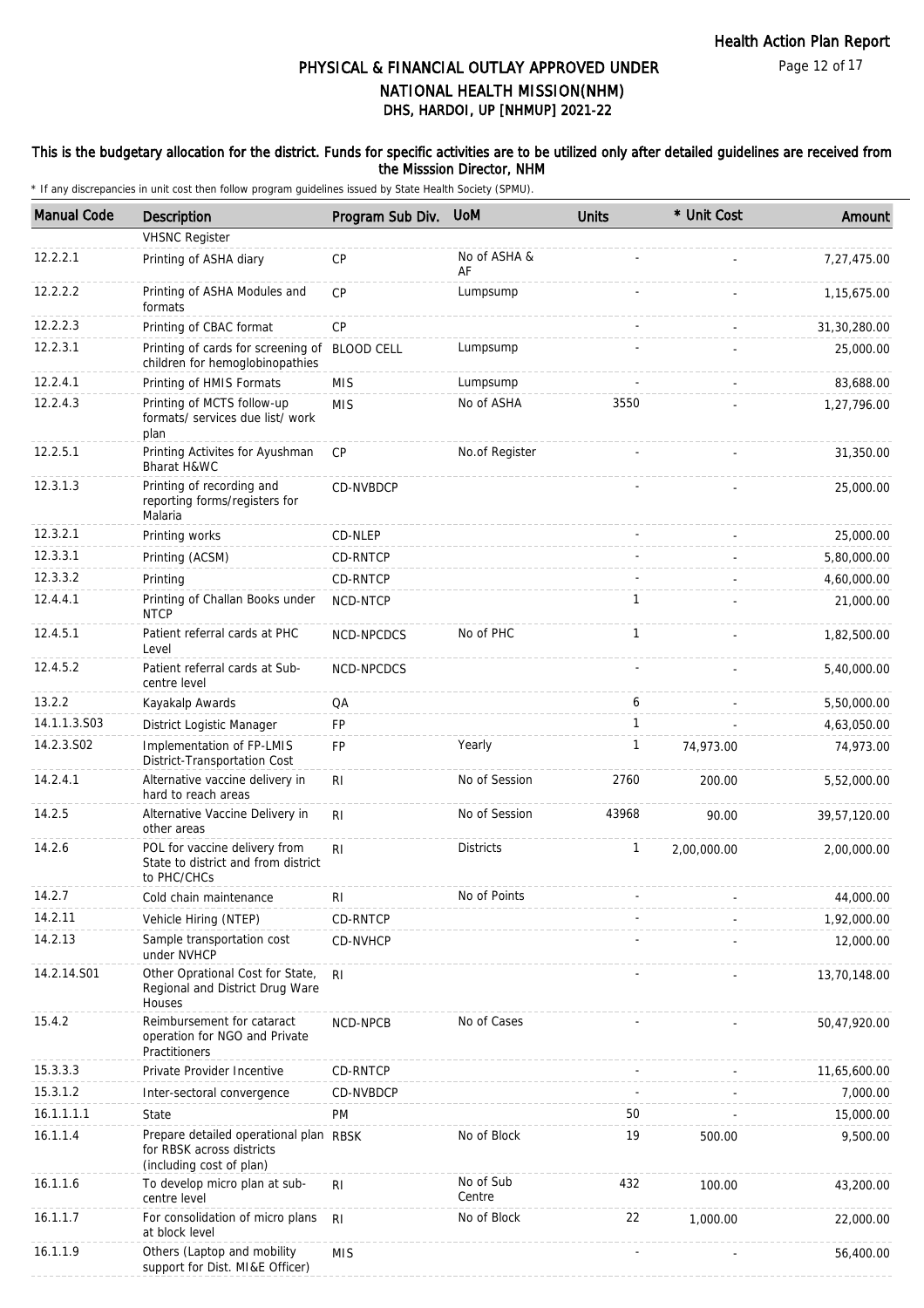#### This is the budgetary allocation for the district. Funds for specific activities are to be utilized only after detailed guidelines are received from the Misssion Director, NHM

| <b>Manual Code</b> | Description                                                                                                                         | Program Sub Div. | <b>UoM</b>                                              | <b>Units</b> | * Unit Cost | Amount       |
|--------------------|-------------------------------------------------------------------------------------------------------------------------------------|------------------|---------------------------------------------------------|--------------|-------------|--------------|
| 16.1.2.1.6         | Review meetings/ workshops<br>under RKSK                                                                                            | <b>RKSK</b>      |                                                         | 4            |             | 32,000.00    |
| 16.1.2.1.7         | RBSK Convergence/Monitoring<br>meetings                                                                                             | <b>RBSK</b>      | No of<br>Meetings                                       | 3            | 500.00      | 28,500.00    |
| 16.1.2.1.14        | Quarterly review meetings<br>exclusive for RI at district level<br>with Block MOs, CDPO, and<br>other stake holders                 | R <sub>l</sub>   | No. of<br>Participants                                  | 400          |             | 40,000.00    |
| 16.1.2.1.15        | Quarterly review meetings<br>exclusive for RI at block level                                                                        | R <sub>1</sub>   | Lumpsump                                                |              |             | 78,000.00    |
| 16.1.2.1.16        | <b>IDSP Meetings</b>                                                                                                                | CD-IDSP          |                                                         |              |             | 6,000.00     |
| 16.1.2.1.22        | Monthly meeting with the<br>hospital staff                                                                                          | NCD-NTCP         |                                                         | $\mathbf{1}$ |             | 48,000.00    |
| 16.1.2.1.24        | Sensitization workshop/ Meeting<br>of the State Program Officers<br>and District level Health Officers                              | NCD-NPCCHH       |                                                         | $\mathbf{1}$ |             | 25,000.00    |
| 16.1.2.1.28.S01    | District Level MDR Review<br>Meeting                                                                                                | MН               | No of District<br>level MDR<br>meetings                 | 6            |             | 18,000.00    |
| 16.1.2.2.3         | State/ District Quality Assurance<br>Unit (Monitoring & Supervision)                                                                | QA               |                                                         |              |             | 3,60,000.00  |
| 16.1.2.2.7         | Monitoring and supervision (JE/<br>AE)                                                                                              | CD-NVBDCP        |                                                         |              |             | 3,36,000.00  |
| 16.1.2.2.8         | Monitoring & Supervision<br>(Lymphatic Filariasis)                                                                                  | <b>CD-NVBDCP</b> |                                                         |              |             | 60,000.00    |
| 16.1.2.2.12        | District NCD Cell                                                                                                                   | NCD-NPCDCS       |                                                         | $\mathbf{1}$ |             | 2,00,000.00  |
| 16.1.2.2.13        | Supervision and Monitoring                                                                                                          | CD-RNTCP         |                                                         |              |             | 9,00,000.00  |
| 16.1.2.2.16        | Monitoring and Surveillance<br>(review meetings, Travel) under<br><b>NRCP</b>                                                       | CD-NRCP          |                                                         |              |             | 50,000.00    |
| 16.1.2.S01         | Operational Cost and Mobilty<br>Support for District FPLMIS<br>Managers                                                             | <b>FP</b>        | <b>Districts</b>                                        | $\mathbf{1}$ |             | 1,20,000.00  |
| 16.1.3.1.1         | Mobility Support for SPMU/State                                                                                                     | МE               |                                                         |              |             | 54,000.00    |
| 16.1.3.1.2         | Mobility and communication<br>support for RKSK district<br>coordinator/consultant                                                   | <b>RKSK</b>      | No of Visits                                            | 1            | 300.00      | 31,800.00    |
| 16.1.3.1.9         | Mobility support for Rapid<br>Response Team                                                                                         | CD-NVBDCP        |                                                         |              |             | 1,35,000.00  |
| 16.1.3.1.13        | Vehicle Operation (POL) (NTEP)                                                                                                      | CD-RNTCP         |                                                         |              |             | 14,60,000.00 |
| 16.1.3.1.14        | Vehicle hiring (NTEP)                                                                                                               | CD-RNTCP         |                                                         |              |             | 5,94,000.00  |
| 16.1.3.1.18.2      | Hiring of Operational Vehicle<br>under NTCP                                                                                         | NCD-NTCP         |                                                         | $\mathbf{1}$ |             | 4,80,000.00  |
| 16.1.3.3.1         | PM activities for World<br>Population Day' celebration<br>(Only mobility cost): funds<br>earmarked for district level<br>activities | <b>FP</b>        | No of Events                                            | $\mathbf{1}$ | 20,000.00   | 20,000.00    |
| 16.1.3.3.2         | PM activities for Vasectomy<br>Fortnight celebration (Only<br>mobility cost): funds earmarked<br>for district level activities      | <b>FP</b>        | No of Events                                            | $\mathbf{1}$ | 5,000.00    | 5,000.00     |
| 16.1.3.3.3.S01     | Mobility Support for District -<br>M&E                                                                                              | ME               | 02 Taxis hired<br>at Dist. for SS<br>@33000/Vehic<br>le | 24           | 33,000.00   | 7,92,000.00  |
| 16.1.3.3.3.S03     | Mobilty Support for CHO TA/DA                                                                                                       | <b>CP</b>        | No. of CHO                                              |              | 500.00      | 10,20,000.00 |
| 16.1.3.3.5         | Mobility Costs for ASHA<br>Resource Centre/ASHA<br>Mentoring Group (Kindly Specify)                                                 | CP               |                                                         |              |             | 10,000.00    |
| 16.1.3.3.7         | Mobility Support for supervision                                                                                                    | <b>RI</b>        | No of Distrcts                                          |              |             | 2,50,000.00  |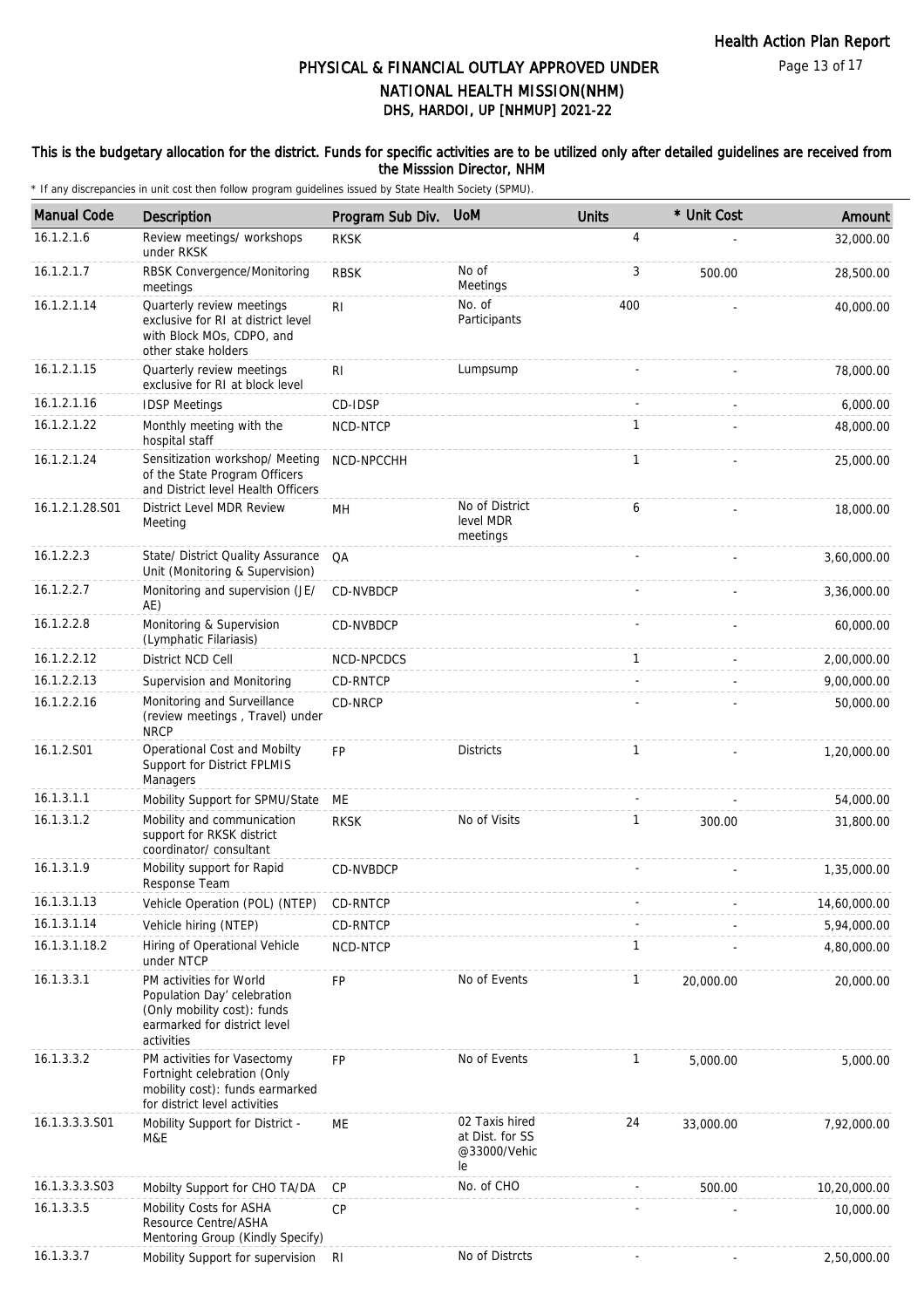Page 14 of 17

# PHYSICAL & FINANCIAL OUTLAY APPROVED UNDER NATIONAL HEALTH MISSION(NHM)

# DHS, HARDOI, UP [NHMUP] 2021-22

#### This is the budgetary allocation for the district. Funds for specific activities are to be utilized only after detailed guidelines are received from the Misssion Director, NHM

| <b>Manual Code</b> | Description                                                                                                                                           | Program Sub Div. | <b>UoM</b>                                                      | <b>Units</b> | * Unit Cost | Amount       |
|--------------------|-------------------------------------------------------------------------------------------------------------------------------------------------------|------------------|-----------------------------------------------------------------|--------------|-------------|--------------|
|                    | for district level officers.                                                                                                                          |                  |                                                                 |              |             |              |
| 16.1.3.3.8         | MOBILITY: Travel Cost, POL,<br>etc. during outbreak<br>investigations and field visits for<br>monitoring programme activities<br>at DSU on need basis | CD-IDSP          |                                                                 |              |             | 2,70,000.00  |
| 16.1.3.3.9         | Monitoring, Evaluation &<br>Supervision & Epidemic<br>Preparedness (Only Mobility<br>Expenses)                                                        |                  |                                                                 |              |             | 1,98,000.00  |
| 16.1.3.3.10        | Travel expenses - Contractual<br>Staff at District level                                                                                              | CD-NLEP          |                                                                 |              |             | 25,000.00    |
| 16.1.3.3.11        | Mobility Support: District Cell                                                                                                                       | CD-NLEP          |                                                                 |              |             | 1,50,000.00  |
| 16.1.3.3.13        | Miscellaneous/ Travel                                                                                                                                 | NCD-NMHP         |                                                                 | $\mathbf{1}$ |             | 5,00,000.00  |
| 16.1.3.3.14        | <b>Enforcement Squads</b>                                                                                                                             | NCD-NTCP         |                                                                 | $\mathbf{1}$ |             | 10,000.00    |
| 16.1.3.3.16        | District NCD Cell (TA, DA, POL)                                                                                                                       | NCD-NPCDCS       |                                                                 | $\mathbf{1}$ |             | 2,00,000.00  |
| 16.1.3.3.17.S01    | Mission Parivar Vikas Campaign                                                                                                                        | <b>FP</b>        | No of<br>Campaign                                               | 28           | 1,000.00    | 28,000.00    |
| 16.1.3.3.17.S04    | Mobility Support for District<br>Maternal Health Consultant                                                                                           | MH               | No fo<br>Mentoring &<br>Support visit                           | 12           |             | 1,20,000.00  |
| 16.1.3.4.1         | PM activities for World<br>Population Day' celebration<br>(Only mobility cost): funds<br>earmarked for block level<br>activities                      | FP               | No of Events                                                    | 19           | 1,000.00    | 19,000.00    |
| 16.1.3.4.2         | PM activities for Vasectomy<br>Fortnight celebration (Only<br>mobility cost): funds earmarked<br>for block level activities                           | <b>FP</b>        | No of Events                                                    | 19           | 1,000.00    | 19,000.00    |
| 16.1.3.4.3.S01     | Mobility for Supportive<br>Supervision At Block Level-M&E                                                                                             | ME               | 01 Taxi hired<br>at Block level<br>for SS<br>@33000/Vehic<br>le |              | 33,000.00   | 75,24,000.00 |
| 16.1.3.4.3.S02     | Mobility Support &<br>Commnication cost for BCPM                                                                                                      | <b>CP</b>        | No. of BCPM                                                     |              | 5,100.00    | 11,62,800.00 |
| 16.1.3.4.5.S01     | Communication Cost for HWC<br>Staff                                                                                                                   | <b>CP</b>        |                                                                 |              |             | 8,50,000.00  |
| 16.1.4.1.1         | JSY Administrative Expenses                                                                                                                           | MН               | As per<br><b>Deliveries</b><br>Load                             |              |             | 45,97,360.00 |
| 16.1.4.1.5         | Office expenses on telephone,<br>fax, Broadband Expenses &<br><b>Other Miscellaneous</b><br>Expenditures                                              | CD-IDSP          |                                                                 |              |             | 2,88,000.00  |
| 16.1.4.1.10        | Office Operation (Miscellaneous)                                                                                                                      | CD-RNTCP         |                                                                 |              |             | 5,57,500.00  |
| 16.1.4.1.11        | Tobacco Cessation Centre (TCC): NCD-NTCP<br>Office Expenses                                                                                           |                  |                                                                 | $\mathbf{1}$ |             | 1,00,000.00  |
| 16.1.4.2.1         | District Quality Assurance Unit<br>(Operational cost)                                                                                                 | QA               |                                                                 |              |             | 4,44,000.00  |
| 16.1.4.2.4         | Office operation & Maintenance -<br><b>District Cell</b>                                                                                              | CD-NLEP          |                                                                 |              |             | 35,000.00    |
| 16.1.4.2.5         | District Cell - Consumables                                                                                                                           | CD-NLEP          |                                                                 |              |             | 30,000.00    |
| 16.1.4.2.6         | Operational expenses of the<br>district centre : rent, telephone<br>expenses, website etc.                                                            | NCD-NMHP         |                                                                 | 1            |             | 10,000.00    |
| 16.1.4.2.8         | District Tobacco Control Cell<br>(DTCC): Misc./Office Expenses                                                                                        | NCD-NTCP         |                                                                 | $\mathbf{1}$ |             | 5,00,000.00  |
| 16.1.4.2.9         | District NCD Cell (Contingency)                                                                                                                       | NCD-NPCDCS       |                                                                 | $\mathbf{1}$ |             | 1,00,000.00  |
| 16.1.4.3.1         | SNCU Data management                                                                                                                                  | СH               | No of Units                                                     | $\mathbf{1}$ | 1,00,000.00 | 60,000.00    |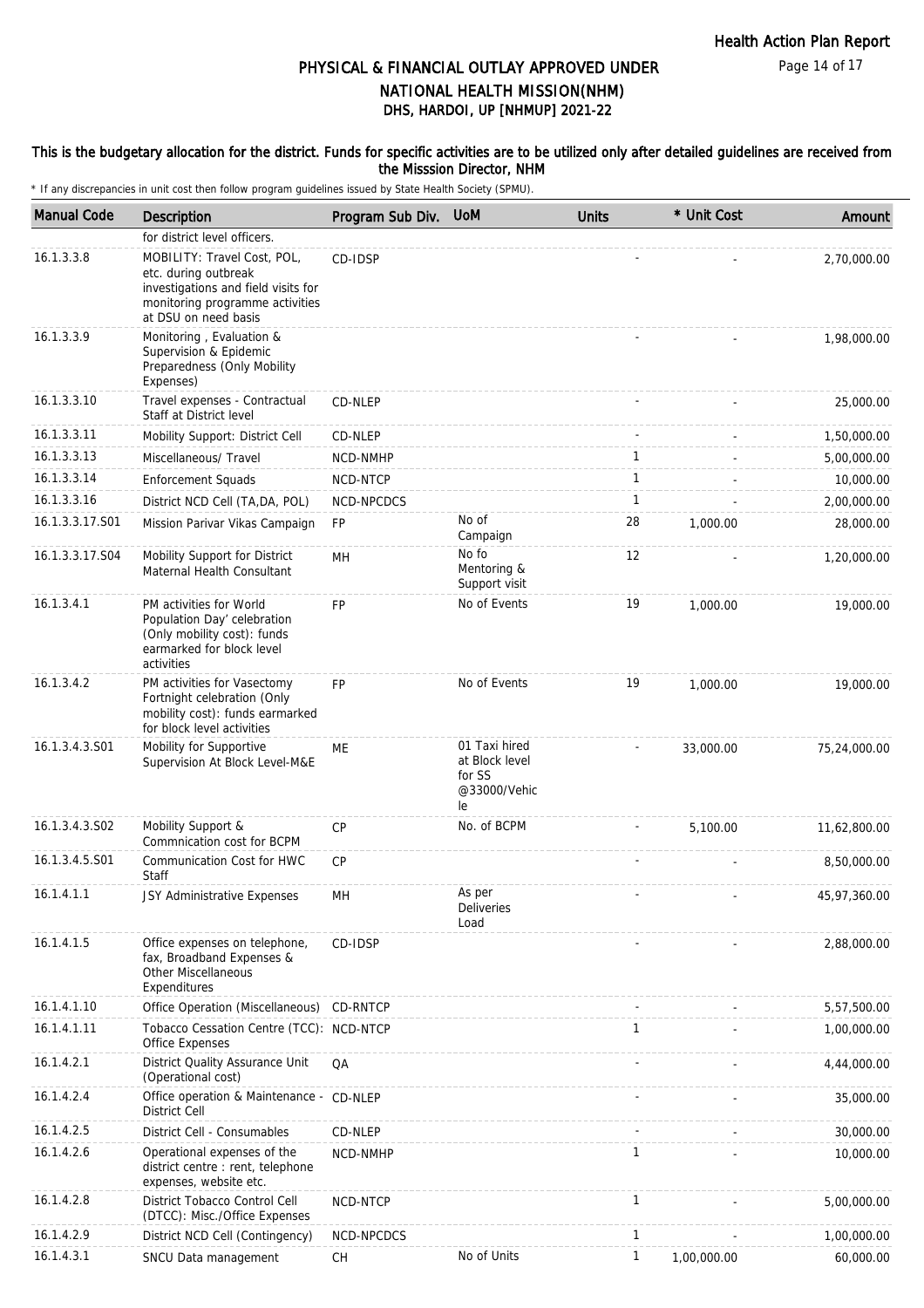#### This is the budgetary allocation for the district. Funds for specific activities are to be utilized only after detailed guidelines are received from the Misssion Director, NHM

| <b>Manual Code</b> | <b>Description</b>                                                                                | Program Sub Div. UoM |                                      | <b>Units</b> | * Unit Cost | Amount       |
|--------------------|---------------------------------------------------------------------------------------------------|----------------------|--------------------------------------|--------------|-------------|--------------|
|                    | (excluding HR)                                                                                    |                      |                                      |              |             |              |
| 16.1.5.2.1         | Minor repairs and AMC of<br>IT/office equipment supplied<br>under IDSP                            | CD-IDSP              |                                      |              |             | 10,000.00    |
| 16.1.5.2.4         | Vehicle Operation (Maintenance)                                                                   | CD-RNTCP             |                                      |              |             | 36,000.00    |
| 16.1.5.3.1         | PM activities under Micronutrient RI<br>Supplementation Programme                                 |                      | Lumpsump                             |              |             | 3,60,000.00  |
| 16.1.5.3.3         | Concurrent Audit system                                                                           | FD                   |                                      |              |             | 1,68,000.00  |
| 16.1.5.3.7         | Epidemic preparedness (Dengue<br>& Chikungunya)                                                   | CD-NVBDCP            |                                      |              |             | 50,000.00    |
| 16.1.5.3.16.S05    | DPMU Operational Cost                                                                             | HR                   |                                      | $\mathbf{1}$ |             | 13,76,220.00 |
| 16.1.5.3.16.S06    | <b>BPMU Oprational Cost</b>                                                                       | <b>HR</b>            |                                      | 19           |             | 39,58,992.00 |
| 16.1.5.3.16.S09    | Oprational Cost for RBSK                                                                          | <b>RBSK</b>          | No of DEIC<br>Manager                | $\mathbf{1}$ | 10,000.00   | 10,000.00    |
| 16.1.5.3.16.S10    | Operational cost of RBSK-MHT                                                                      | <b>RBSK</b>          | No of Team                           | 38           | 14,000.00   | 5,32,000.00  |
| 16.1.5.3.16.S15    | Office & Administrative Expence<br>for State & District Rabies<br>Program                         | CD-NRCP              |                                      |              |             | 12,000.00    |
| 16.1.5.3.16.S18    | Office operational cost & other<br>office expences unedr NPCB                                     | NCD-NPCB             |                                      |              |             | 1,00,000.00  |
| 16.1.5.3.16.S22.   | Pol & Opex of DG set of Vaccine<br>Storage at District level & other<br>Cold Chain Point under RI | RI.                  | <b>Districts</b>                     |              | 1,20,000.00 | 1,20,000.00  |
| 16.1.5.3.16.S25    | Operational Cost for District<br>Maternal Health Consultant                                       | MH                   | No of monthly<br>operational<br>cost |              |             | 1,20,000.00  |
| 16.2.1.S02         | Data Entry Operator                                                                               | <b>FP</b>            | No of<br>HR/MONTH                    | $\mathbf{1}$ | 14,071.00   | 2,55,259.00  |
| 16.2.1.S08         | District PNDT Co-Ordinator                                                                        | <b>FP</b>            | No of<br>HR/MONTH                    | 1            | 22,050.00   | 3,04,290.00  |
| 16.2.1.S11         | Contigency District PCPNDT Cell                                                                   | <b>FP</b>            | No of<br>District/Month              | $\mathbf{1}$ | 5,000.00    | 5,000.00     |
| 16.2.2.S03         | District Level Mobility Support<br>for PNDT Team                                                  | <b>FP</b>            | No of Distrcts                       | $\mathbf{1}$ | 50,000.00   | 50,000.00    |
| 16.3.2.S01         | Mobility Support for HMIS &<br><b>MCTS Block Level</b>                                            | <b>MIS</b>           |                                      | 19           |             | 68,400.00    |
| 16.3.3.S01         | Operational cost for HMIS &<br>MCTS-AMC                                                           | <b>MIS</b>           |                                      |              |             | 1,80,400.00  |
| 16.3.3.S02         | Operational cost for HMIS &<br>MCTS-Internet                                                      | <b>MIS</b>           |                                      |              |             | 2,64,000.00  |
| 16.3.3.S03         | Operational cost for HMIS &<br>MCTS-Office Expenditure                                            | <b>MIS</b>           |                                      |              |             | 3,78,000.00  |
| 16.3.3.S04         | Operational cost for HMIS &<br>MCTS-Recurring Charges for<br><b>ANMOL Tablet</b>                  | <b>MIS</b>           |                                      | 717          |             | 25,81,200.00 |
| 16.4.2.1.1.S01     | District Programme Manager                                                                        | HR                   |                                      | 1            |             | 6,61,632.00  |
| 16.4.2.1.1.S02     | <b>District Community Process</b><br>Manager                                                      | <b>HR</b>            |                                      | $\mathbf{1}$ |             | 5,38,488.00  |
| 16.4.2.1.1.S04     | District Accounts Manager                                                                         | <b>HR</b>            |                                      | $\mathbf{1}$ |             | 5,38,488.00  |
| 16.4.2.1.1.S05     | District Data Cum Account<br>Assistant                                                            | <b>HR</b>            |                                      | $\mathbf{1}$ |             | 3,67,548.00  |
| 16.4.2.1.1.S06     | DEIC manager                                                                                      | <b>RBSK</b>          |                                      | 1            |             | 5,79,888.00  |
| 16.4.2.1.1.S09     | Support Staff                                                                                     | HR                   |                                      | $\mathbf{1}$ |             | 2,00,775.00  |
| 16.4.2.1.1.S11     | District M I & E Officer                                                                          | <b>MIS</b>           |                                      |              |             | 1,80,000.00  |
| 16.4.2.1.2.S01     | <b>RKSK Consultant</b>                                                                            | <b>RKSK</b>          |                                      | $\mathbf{1}$ |             | 4,82,252.00  |
| 16.4.2.1.2.S02     | District Consultant(MH)                                                                           | MH                   | No of District<br>Consultant MH      | $\mathbf{1}$ |             | 5,29,200.00  |
| 16.4.2.1.2.S05     | District Consultant Quality<br>Assurance                                                          | QA                   |                                      | $\mathbf{1}$ |             | 7,33,000.00  |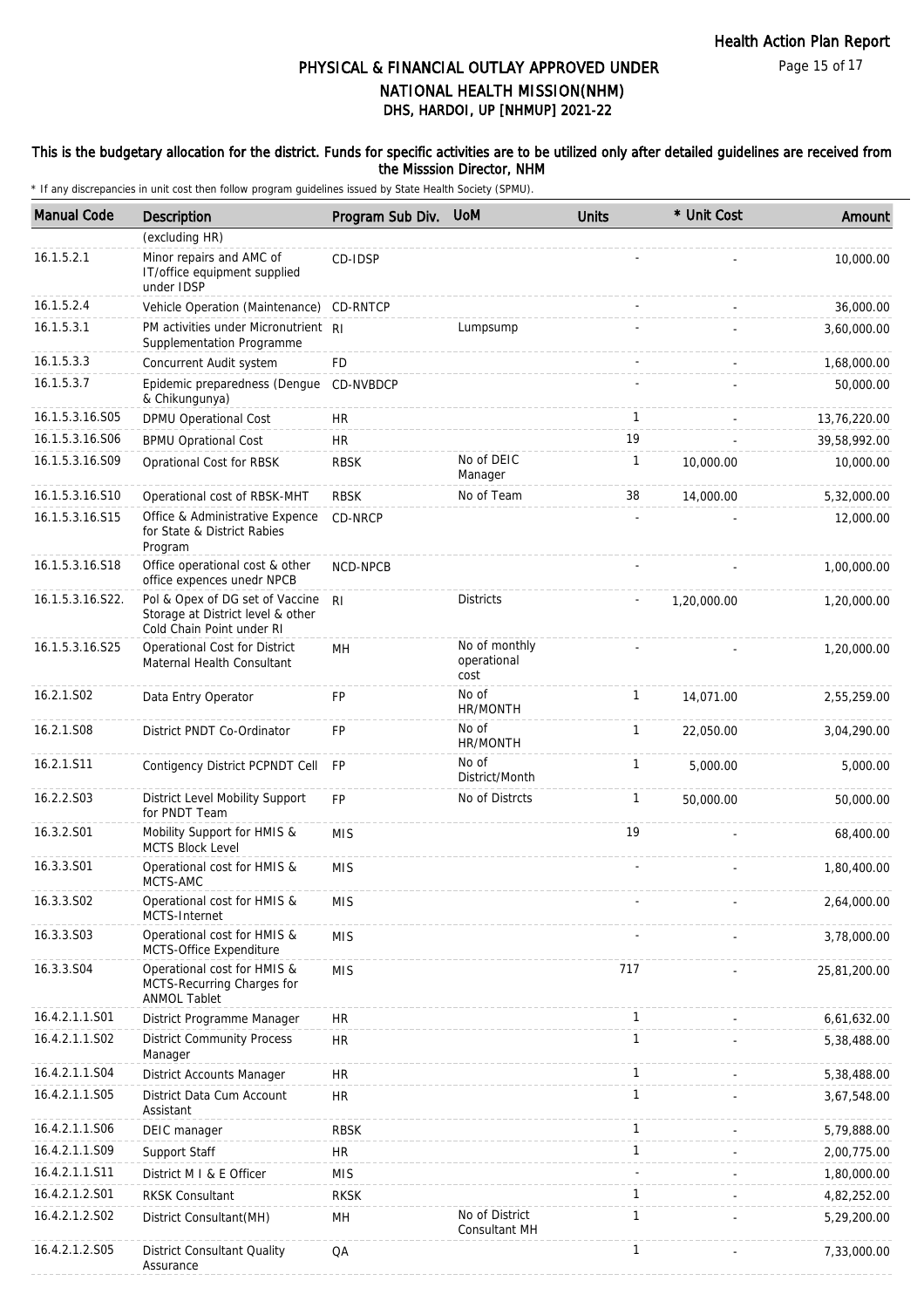#### This is the budgetary allocation for the district. Funds for specific activities are to be utilized only after detailed guidelines are received from the Misssion Director, NHM

| <b>Manual Code</b> | Description                                                                | Program Sub Div. | <b>UoM</b>          | <b>Units</b> | * Unit Cost | Amount         |
|--------------------|----------------------------------------------------------------------------|------------------|---------------------|--------------|-------------|----------------|
| 16.4.2.1.8.S01     | Programme cum Admin. Asst.                                                 | QA               |                     | $\mathbf{1}$ |             | 2,34,915.00    |
| 16.4.2.2.2.S01     | District Epidemiologist-CD-IDSP                                            | CD-IDSP          |                     |              |             | 9,18,918.00    |
| 16.4.2.2.2.S04     | District AES/JE Consultant                                                 | CD-NVBDCP        |                     | 1            |             | 2,40,000.00    |
| 16.4.2.2.3.S01     | Programme Assistants/District<br>Technical Assitant-CD-NVBDCP-<br>AES/JE   | CD-NVBDCP        |                     | $\mathbf{1}$ |             | 2,87,639.00    |
| 16.4.2.2.4.S01     | Sr PMDT-TB HIV Coodinators                                                 | CD-RNTCP         |                     |              |             | 9,16,385.00    |
| 16.4.2.2.4.S02     | PPM Coordinator-RNTCP                                                      | CD-RNTCP         |                     |              |             | 67,850.00      |
| 16.4.2.2.4.S03     | District Programme Coordinator-<br><b>RNTCP</b>                            | CD-RNTCP         |                     |              |             | 5,59,000.00    |
| 16.4.2.2.5.S01     | District Data Manager-CD-IDSP                                              | CD-IDSP          |                     |              |             | 3,91,822.00    |
| 16.4.2.2.6.S01     | Senior Treatment<br>Supervisor (STS)                                       | CD-RNTCP         |                     |              |             | 1,00,24,920.00 |
| 16.4.2.2.6.S03     | Senior TB Lab Supervisor (STLS)                                            | CD-RNTCP         |                     |              |             | 41,90,070.00   |
| 16.4.2.2.7.S01     | Accountant- Full time                                                      | CD-RNTCP         |                     |              |             | 3,85,000.00    |
| 16.4.3.1.1.S01     | Block Programme Manager                                                    | <b>HR</b>        |                     | 19           |             | 75, 18, 573.00 |
| 16.4.3.1.1.S02     | <b>Block Account Manager</b>                                               | <b>HR</b>        |                     | 19           |             | 62,40,141.00   |
| 16.4.3.1.1.S03     | <b>Block Community Process</b><br>Manager                                  | <b>CP</b>        |                     |              |             | 49,88,596.00   |
| 16.4.3.1.9.S03     | Data Entry Operator-HR                                                     | <b>HR</b>        |                     | 2            |             | 5,57,040.00    |
| 16.4.3.1.9.S04     | Data Entry Operator-MCTS OPR<br>820 MIS                                    | <b>MIS</b>       |                     | 19           |             | 50,09,616.00   |
| 16.4.3.1.9.S05     | Data Entry Operator-MIS<br>Outsource                                       | <b>MIS</b>       |                     | 21592        |             | 1,07,960.00    |
| 16.4.3.1.9.S07     | Data Entry Operator-RI                                                     | RI               |                     |              |             | 2,37,510.00    |
| 16.4.3.1.9.S08     | Data Entry Operator-RNTCP                                                  | CD-RNTCP         |                     |              |             | 5,27,373.00    |
| 16.4.3.1.9.S11     | Data Entry Operator- CD-IDSP                                               | CD-IDSP          |                     |              |             | 47,51,153.00   |
| 16.4.3.1.9.S13     | Data Entry Operator- NBCP-<br>District                                     | NCD-NPCB         |                     |              |             | 1,60,606.00    |
| 16.4.3.1.9.S18     | Data Entry Operator -CD-AES/JE                                             | CD-NVBDCP        |                     | $\mathbf{1}$ |             | 98,330.00      |
| 17.2.1             | Telemedicine/ teleconsultation<br>facility under Ayushman Bharat<br>H&WC   | <b>CP</b>        |                     |              |             | 19,26,000.00   |
| 17.8.S05           | Internet Cost to ASHA & AF at<br><b>HWC</b>                                | <b>CP</b>        | No of ASHA &<br>AF  |              | 200.00      | 29,14,800.00   |
| 18.1.4             | Counseling training for Service<br>Provider                                | <b>FP</b>        | No of Batch         | $\mathbf{1}$ | 15,400.00   | 15,400.00      |
| U.1.1.1.2          | Support for implementation of<br><b>NVBDCP</b>                             | CD-NVBDCP        |                     |              |             | 7,55,800.00    |
| U.1.3.1            | Operational Expenses of UPHCs<br>(excluding rent)                          | <b>NUHM</b>      | No of UPHC          | 5            | 8,000.00    | 4,80,000.00    |
| U.2.2.1            | Mobility support for ANM/LHV                                               | <b>NUHM</b>      | No of ANM           | 30           | 500.00      | 1,80,000.00    |
| U.2.3.1            | <b>UHNDs</b>                                                               | <b>NUHM</b>      | No of ANM           | 30           | 1,000.00    | 3,60,000.00    |
| U.2.3.2            | Special outreach camps in<br>slums/ vulnerable areas                       | <b>NUHM</b>      | No of UPHC          | 5            | 6,500.00    | 1,95,000.00    |
| U.3.1.1.1          | Incentives for routine activities                                          | <b>NUHM</b>      | No of ASHA          | 54           | 2,000.00    | 12,96,000.00   |
| U.3.1.1.2          | ASHA incentives for Ayushman<br>Bharat Health & Wellness<br>Centres (H&WC) | <b>NUHM</b>      | No of ASHA          | 25           | 1,000.00    | 3,00,000.00    |
| U.3.1.1.3.S01      | Incentive for Health Promotion<br>Day for ASHAs                            | <b>NUHM</b>      | No of ASHA          | 54           | 200.00      | 1,29,600.00    |
| U.3.1.1.3.S02      | Incentive for PMMVY for ASHAs                                              | <b>NUHM</b>      | No of<br>Benificary | 756          | 100.00      | 75,600.00      |
| U.3.1.1.3.S03      | Incentive for Dengue and<br>chikenguiniya for ASHAs                        | CD-NVBDCP        |                     |              |             | 54,000.00      |
| U.3.1.2.1          | Module Training (Induction, VI & NUHM<br>VII)                              |                  |                     | $\mathbf{1}$ |             | 88,200.00      |